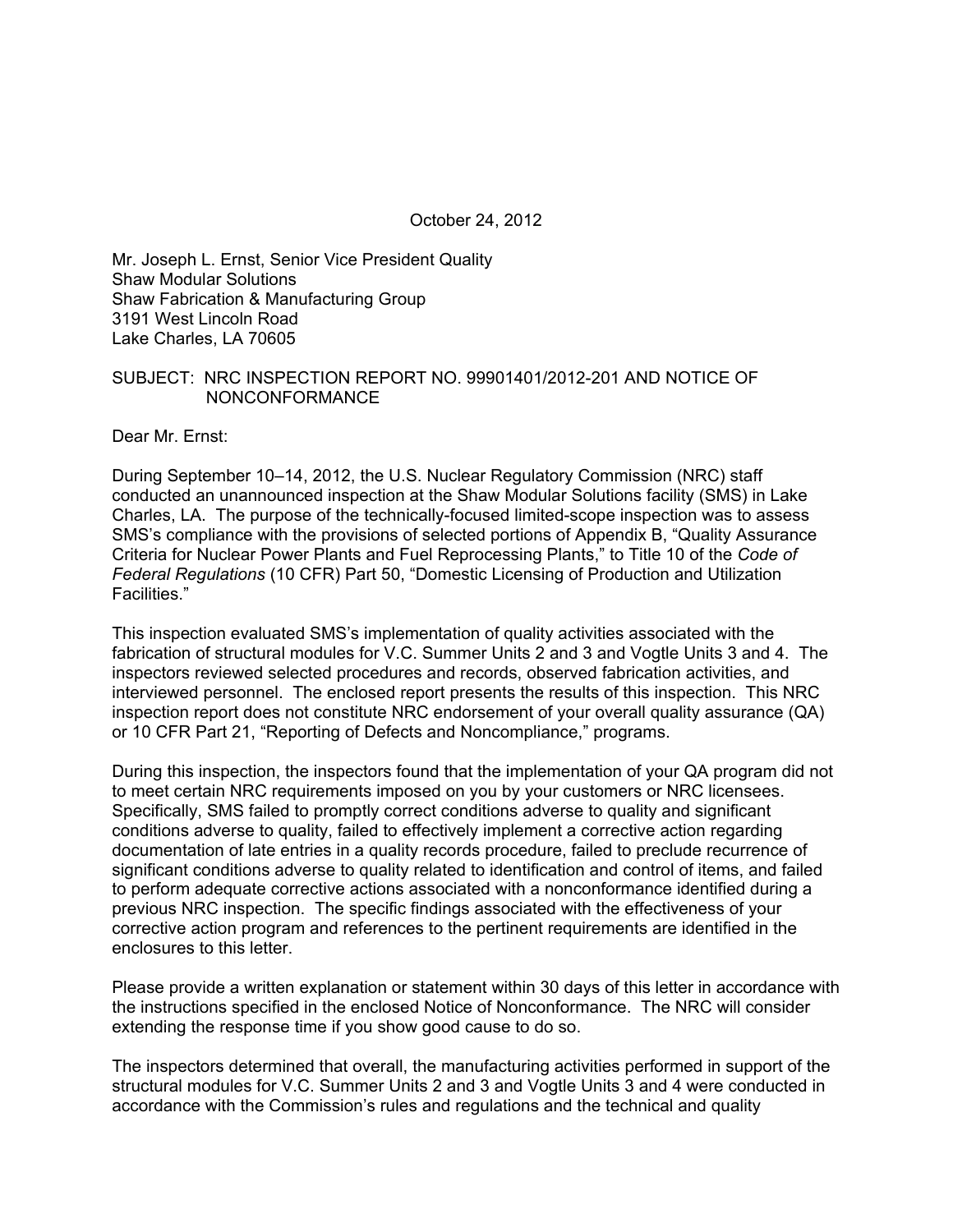#### J. Ernst - 2 -

requirements passed down from your customers or NRC licensees. The inspectors determined that, with the exception of the cited nonconformance, your programs for implementing the requirements of Appendix B to 10 CFR Part 50 for nonconforming materials, parts, or components; inspection; control of manufacturing activities; traceability; and personnel training generally met the applicable regulations.

However, the inspectors observed several issues related to SMS's implementation of its processes and procedures. These issues were identified as minor findings during the inspection that required corrective action on your part. Specifically, SMS's procedural guidance related to tracking and incorporating engineering and departure change requests (E&DCRs) lacks sufficient detail to ensure consistent implementation of the process. While the NRC did not have findings in the areas of inspection and special processes, the inspectors noted that SMS is still challenged by documentation in its travelers and drawings and that there is inconsistency in how it is documenting inspections, welding, and incorporating E&DCRs through the redline process (a process that identifies revisions or corrections to documents). These issues warrant your attention and consideration for their impact on past and future safety-related work and for determination of the extent of these conditions.

In accordance with 10 CFR 2.390, "Public Inspections, Exemptions, Requests for Withholding," of the NRC's "Rules of Practice and Procedure," a copy of this letter, its enclosures, and your response will be made available electronically for public inspection in the NRC Public Document Room or from the NRC's Agencywide Documents Access and Management System accessible from the NRC Web site at http://www.nrc.gov/reading-rm/adams.html. To the extent possible, your response should not include any personal privacy, proprietary, or Safeguards Information so that it can be made available to the public without redaction. If personal privacy or proprietary information is necessary to provide an acceptable response, please provide a bracketed copy of your response that identifies the information that should be protected and a redacted copy of your response that deletes such information. If you request that such material is withheld from public disclosure, you must specifically identify the portions of your response that you seek to have withheld and provide in detail the bases for your claim (e.g., explain why the disclosure of information will create an unwarranted invasion of personal privacy or provide the information required by 10 CFR 2.390(b) to support a request for withholding confidential commercial or financial information). If Safeguards Information is necessary to provide an acceptable response, please provide the level of protection described in 10 CFR 73.21 "Protection of Safeguards Information: Performance Requirements."

Sincerely,

## */RA/*

Kerri A. Kavanagh, Chief Quality Assurance Branch Division of Construction Inspection and Operational Programs Office of New Reactors

Docket No.: 99901401

Enclosures: As stated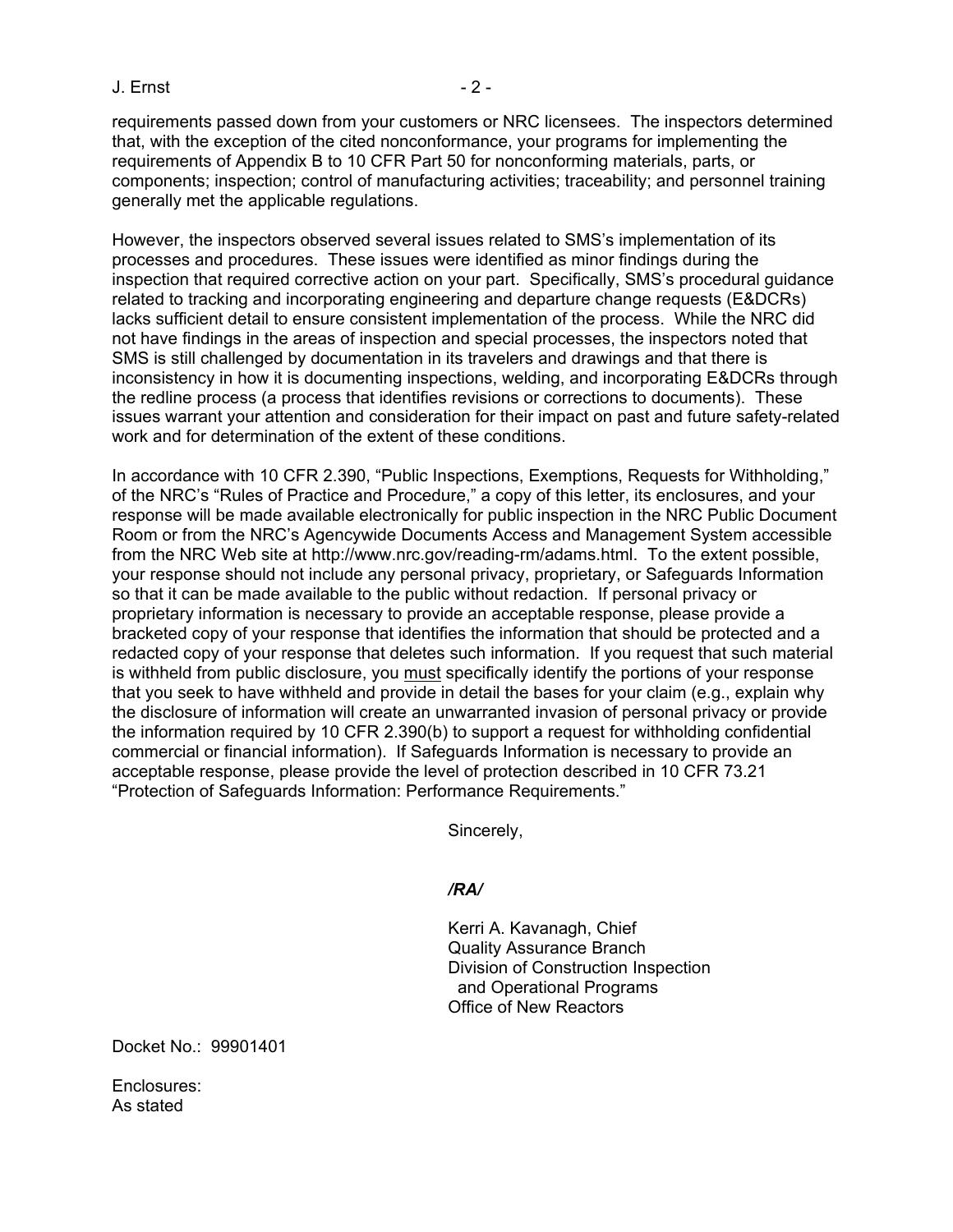#### J. Ernst - 2 -

requirements passed down from your customers or NRC licensees. The inspectors determined that, with the exception of the cited nonconformance, your programs for implementing the requirements of Appendix B to 10 CFR Part 50 for nonconforming materials, parts, or components; inspection; control of manufacturing activities; traceability; and personnel training generally met the applicable regulations.

However, the inspectors observed several issues related to SMS's implementation of its processes and procedures. These issues were identified as minor findings during the inspection that required corrective action on your part. Specifically, SMS's procedural guidance related to tracking and incorporating engineering and departure change requests (E&DCRs) lacks sufficient detail to ensure consistent implementation of the process. While the NRC did not have findings in the areas of inspection and special processes, the inspectors noted that SMS is still challenged by documentation in its travelers and drawings and that there is inconsistency in how it is documenting inspections, welding, and incorporating E&DCRs through the redline process (a process that identifies revisions or corrections to documents). These issues warrant your attention and consideration for their impact on past and future safety-related work and for determination of the extent of these conditions.

In accordance with 10 CFR 2.390, "Public Inspections, Exemptions, Requests for Withholding," of the NRC's "Rules of Practice and Procedure," a copy of this letter, its enclosures, and your response will be made available electronically for public inspection in the NRC Public Document Room or from the NRC's Agencywide Documents Access and Management System accessible from the NRC Web site at http://www.nrc.gov/reading-rm/adams.html. To the extent possible, your response should not include any personal privacy, proprietary, or Safeguards Information so that it can be made available to the public without redaction. If personal privacy or proprietary information is necessary to provide an acceptable response, please provide a bracketed copy of your response that identifies the information that should be protected and a redacted copy of your response that deletes such information. If you request that such material is withheld from public disclosure, you must specifically identify the portions of your response that you seek to have withheld and provide in detail the bases for your claim (e.g., explain why the disclosure of information will create an unwarranted invasion of personal privacy or provide the information required by 10 CFR 2.390(b) to support a request for withholding confidential commercial or financial information). If Safeguards Information is necessary to provide an acceptable response, please provide the level of protection described in 10 CFR 73.21 "Protection of Safeguards Information: Performance Requirements."

Sincerely,

#### */RA/*

Kerri A. Kavanagh, Chief Quality Assurance Branch Division of Construction Inspection and Operational Programs Office of New Reactors

Docket No.: 99901401

| Enclosures:                                                                       |                    |                          |                |              |                                          |
|-----------------------------------------------------------------------------------|--------------------|--------------------------|----------------|--------------|------------------------------------------|
| As stated                                                                         |                    |                          |                |              |                                          |
| <b>DISTRIBUTION:</b>                                                              |                    |                          |                |              |                                          |
| ASakadales                                                                        | ERoach             | KO'Donohue<br>RRasmussen |                |              | joseph.ernst@shawgrp.com AP1000 CONTACTS |
| <b>ADAMS Accession No.: ML12279A119</b><br><b>NRO-002</b><br>*concurred via email |                    |                          |                |              |                                          |
| <b>OFFICE</b>                                                                     | NRO/DCIP/CQAB      | NRO/DCIP/CQAB            | NRO/DCIP/CQAB  | RII/DCI/CIB2 |                                          |
| <b>NAME</b>                                                                       | LTrocine           | ABelen                   | PPrescott<br>* | SSmith       | $\ast$                                   |
| <b>DATE</b>                                                                       | 10/11/12           | 10/12/12                 | 10/16/12       | 10/11/12     |                                          |
| <b>OFFICE</b>                                                                     | NRO/DCIP/CMVB      | NRO/DCIP/CAEB            | NRO/DCIP/COAB  |              |                                          |
| <b>NAME</b>                                                                       | SCrane<br>(RL for) | TFrye                    | KKavanagh      |              |                                          |
| <b>DATE</b>                                                                       | 10/24/12           | 10/18/12                 | 10/25/12       |              |                                          |
| <b>OFFICIAL</b><br><b>RECORD COPY</b>                                             |                    |                          |                |              |                                          |

#### **OFFICIAL RECORD COPY**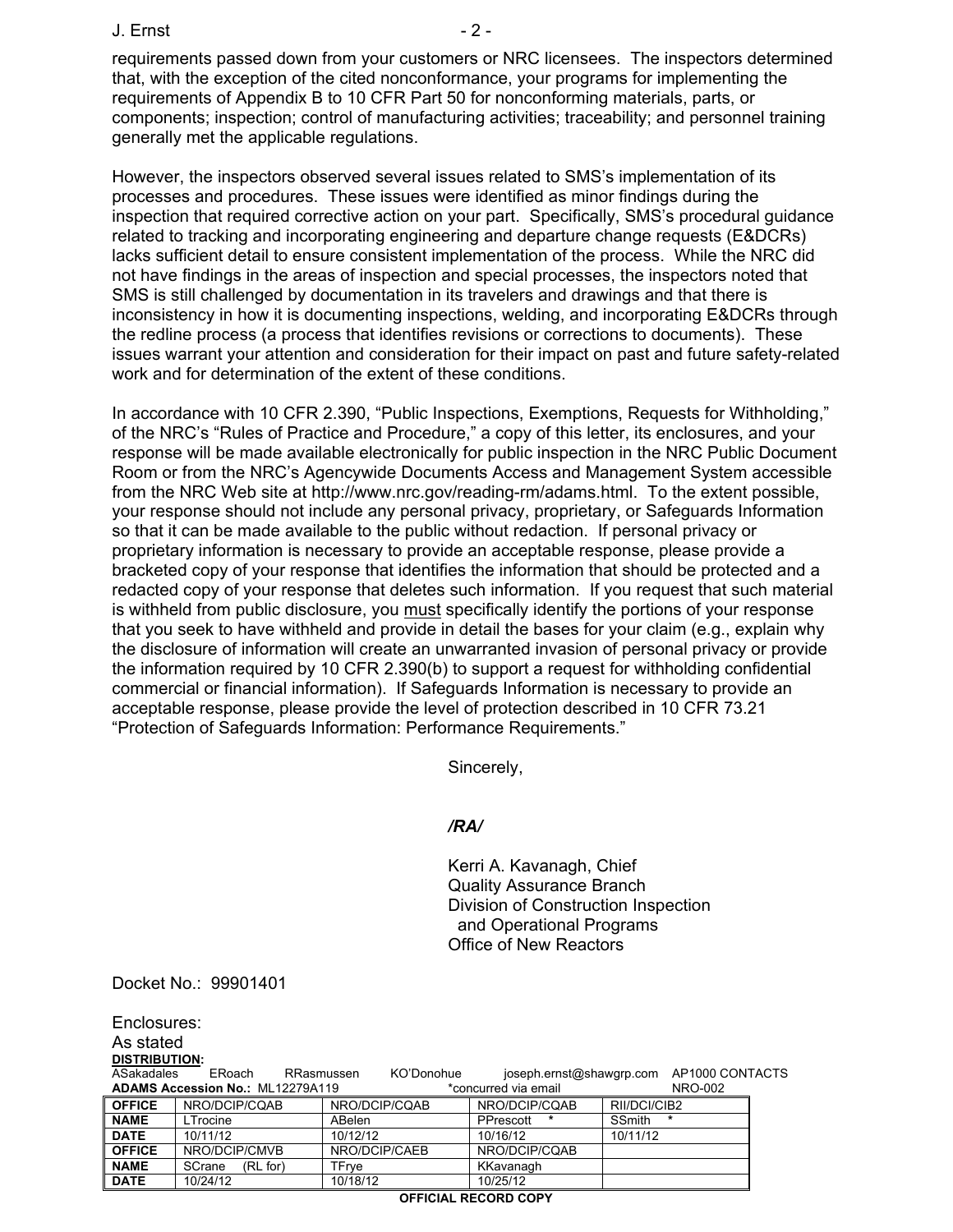## **NOTICE OF NONCONFORMANCE**

Shaw Modular Solutions **Docket No.: 99901401** Lake Charles, LA Inspection Report No.: 2012-201

Based on the results of an unannounced U.S. Nuclear Regulatory Commission (NRC) inspection conducted at the Shaw Modular Solutions (SMS) facility in Lake Charles, LA, during September 10-14, 2012, it appears that certain of your activities were not conducted in accordance with NRC requirements that were contractually imposed on SMS by its customers or NRC licensees.

Criterion XVI, "Corrective Action," in Appendix B to Title 10 of the *Code of Federal Regulation* (10 CFR) Part 50, states that measures shall be established to assure that conditions adverse to quality, such as failures, malfunctions, deficiencies, deviations, defective material and equipment, and nonconformances are promptly identified and corrected. In the case of significant conditions adverse to quality (SCAQs), the measures shall assure that the cause of the condition is determined and corrective action taken to prevent repetition. The identification of the SCAQ, the cause of the condition, and the corrective action taken shall be documented and reported to appropriate levels of management.

Section 16 of the SMS Quality Assurance Manual, Revision 7, dated February 29, 2012, states, in part, that conditions adverse to quality shall be identified and documented. The actions necessary to correct conditions adverse to quality shall be determined and implemented. For SCAQs, actions necessary to correct the root cause shall be included so as to prevent recurrence. The implementation of corrective action for significant conditions adverse to quality shall be verified and shall be assessed to determine its effectiveness.

Contrary to the above, as of September 14, 2012, SMS failed to promptly correct conditions adverse to quality and SCAQs, failed to correct a condition adverse to quality regarding documentation of late entries in a quality records procedure, failed to preclude recurrence of SCAQs related to identification and control of items, and failed to correct a condition adverse to quality associated with a nonconformance identified during a previous NRC inspection. Specifically:

- 1. SMS failed to promptly correct conditions adverse to quality and SCAQs. SMS failed to implement corrective actions for conditions adverse to quality in a timely manner in that there were numerous repetitive condition reports (CRs) with common causes. Additionally, SMS failed to perform root cause analyses for SCAQs within the 30 calendar days as required by Section 6.7.2.a of Procedure QP-G-16, "Corrective Action Program," Revision 6, dated June 28, 2012.
- 2. SMS failed to correct a condition adverse to quality. SMS opened CR No. 12-346 to address the documentation of late entries in Procedure QP-G-17, "Quality Records," and SMS subsequently closed CR No. 12-346 by publishing Revision 5 of Procedure QP-G-17. However, SMS later published Procedure QP-G-17, Revision 6, but deleted all of the guidance for the late entries incorporated in Revision 5 that addressed and resulted in the closure of CR No. 12-346.
- 3. SMS failed to prevent recurrence of SCAQs related to identification and control of items. SMS had a closed SCAQ CR (CR No. 12-177) related to the inadequate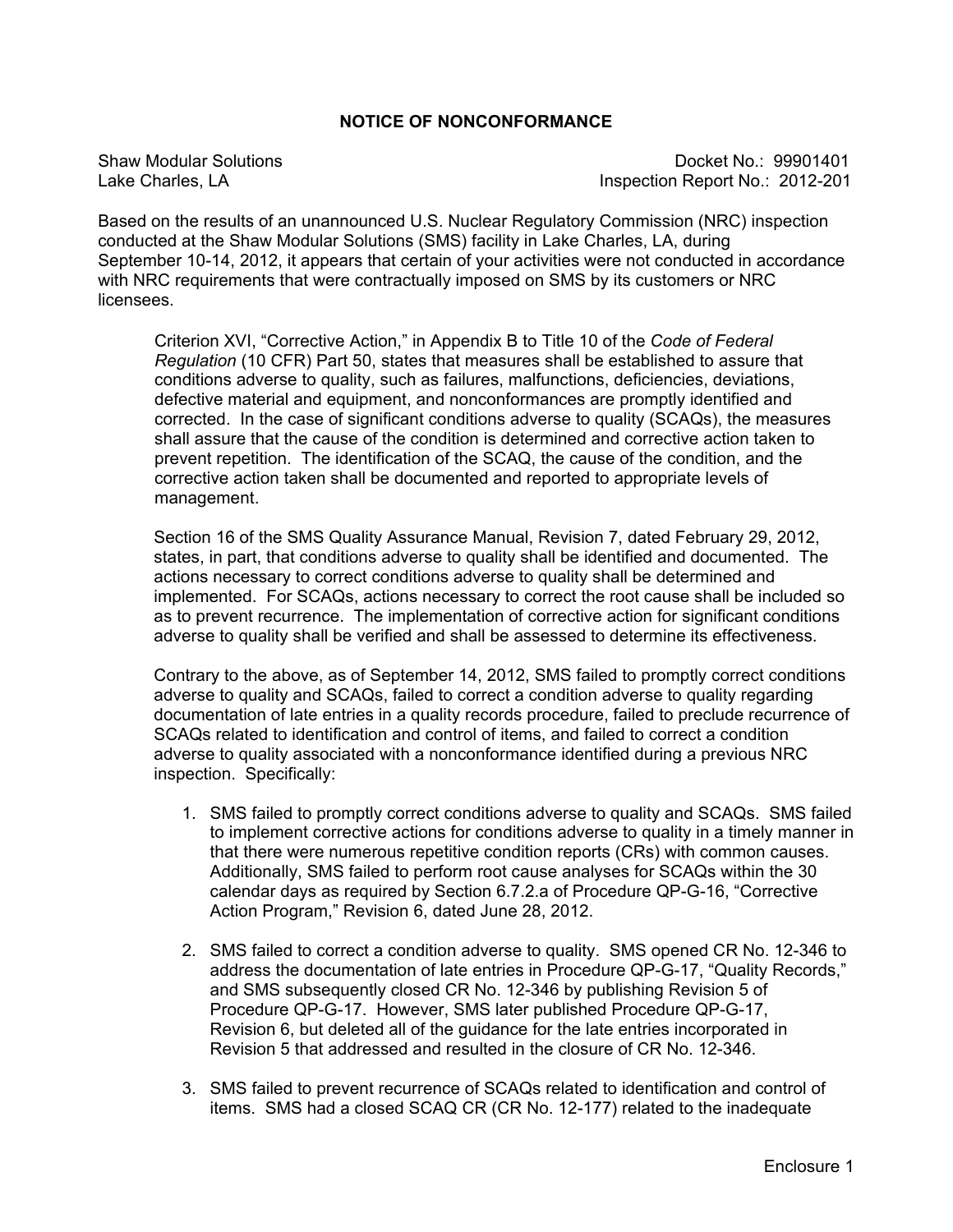control of issuance of weld wires used in the fabrication of safety-related modules. However, SCAQ CR Nos. 12-272\_and 12-543) were open with the same root cause analysis as the one already closed.

4. SMS failed to perform adequate corrective actions associated with a nonconformance identified during a previous NRC inspection. SMS failed to complete procedure revisions by August 31, 2012, as committed to in its March 9, 2012, response (Agencywide Document Access and Management System (ADAMS) Accession No. ML12082A161) to a notice of nonconformance issued on January 6, 2012 (ADAMS Accession No. ML11354A389). These procedure revisions were documented as corrective actions for Nonconformance 99901401/ 2011-201-09, which was identified during a November 14-18, 2011, inspection for SMS's failure to perform a trend analysis of conditions adverse to quality as required by the Shaw Nuclear Services purchase orders. Additionally, some SMS staff members were performing trending analysis using a draft procedure, but there was no formal guidance provided.

This issue has been identified as Nonconformance 99901401/2012-201-01.

Please provide a written statement or explanation to the U.S. Nuclear Regulatory Commission, Attn: Document Control Desk, Washington, DC 20555-0001, with a copy to the Chief, Quality Assurance Branch, Division of Construction Inspection and Operational Programs, Office of New Reactors, within 30 days of the date of the letter transmitting this Notice of Nonconformance. This reply should be clearly marked as a "Reply to a Notice of Nonconformance" and should include for each noncompliance: (1) the reason for the noncompliance, or if contested, the basis for disputing the noncompliance, (2) the corrective steps that have been taken and the results achieved, (3) the corrective steps that will be taken to avoid noncompliances, and (4) the date when your corrective action will be achieved. Where good cause is shown, the NRC will consider extending the response time.

Because your response will be made available electronically for public inspection in the NRC Public Document Room or from the NRC's ADAMS, to the extent possible, it should not include any personal privacy, proprietary, or safeguards information so that it can be made available to the public without redaction. ADAMS is accessible from the NRC Web site at http://www.nrc.gov/reading-rm/adams.html. If personal privacy or proprietary information is necessary to provide an acceptable response, then please provide a bracketed copy of your response that identifies the information that should be protected and a redacted copy of your response that deletes such information. If you request that such material be withheld, you must specifically identify the portions of your response that you seek to have withheld and provide in detail the bases for your claim of withholding (e.g., explain why the disclosure of information will create an unwarranted invasion of personal privacy or provide the information required by 10 CFR 2.390(b) to support a request for withholding confidential commercial or financial information). If Safeguards Information is necessary to provide an acceptable response, please provide the level of protection described in 10 CFR 73.21, "Protection of Safeguards Information: Performance Requirements."

Dated this the 24th Day of October 2012.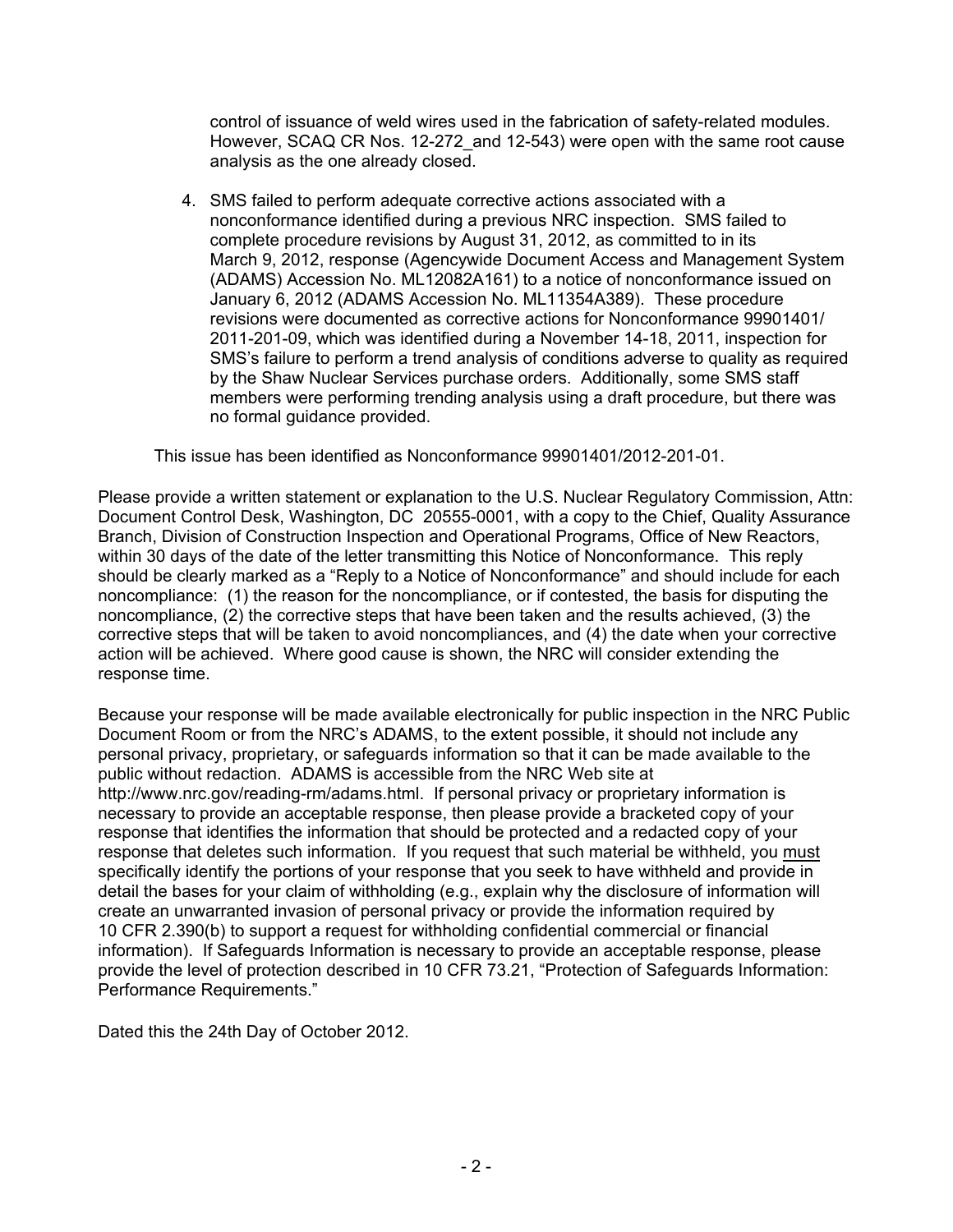### **U.S. NUCLEAR REGULATORY COMMISSION OFFICE OF NEW REACTORS DIVISION OF CONSTRUCTION INSPECTION AND OPERATIONAL PROGRAMS VENDOR INSPECTION REPORT**

| Docket No.:                       | 99901401                                                                                                                                                                              |                                                                                  |                    |  |
|-----------------------------------|---------------------------------------------------------------------------------------------------------------------------------------------------------------------------------------|----------------------------------------------------------------------------------|--------------------|--|
| Report No.:                       | 99901401/2012-201                                                                                                                                                                     |                                                                                  |                    |  |
| Vendor:                           | <b>Shaw Modular Solutions</b><br>3191 W. Lincoln Road<br>Lake Charles, LA 70605                                                                                                       |                                                                                  |                    |  |
| Vendor Contact:                   | Mr. Joseph Ernst<br><b>Executive Vice President</b><br>Telephone: 337-562-3542<br>E-mail: joseph.ernst@shawgrp.com                                                                    |                                                                                  |                    |  |
| <b>Nuclear Industry Activity:</b> | Shaw Modular Solutions is under contract with Shaw Nuclear<br>Services to fabricate structural equipment modules for the AP1000<br>units to be constructed at Vogtle and V.C. Summer. |                                                                                  |                    |  |
| <b>Inspection Dates:</b>          | September 10-14, 2012                                                                                                                                                                 |                                                                                  |                    |  |
| Inspectors:                       | Samantha Crane<br>Paul Prescott<br>Leigh Trocine<br>Aixa Belen<br><b>Steven Smith</b>                                                                                                 | NRO/DCIP/CMVB<br>NRO/DCIP/CQAB<br>NRO/DCIP/CQAB<br>NRO/DCIP/CQAB<br>RII/CIB2/DCI | <b>Team Leader</b> |  |
| Approved by:                      | Kerri A. Kavanagh, Chief<br><b>Quality Assurance Branch</b><br>Division of Construction Inspection<br>and Operational Programs<br><b>Office of New Reactors</b>                       |                                                                                  |                    |  |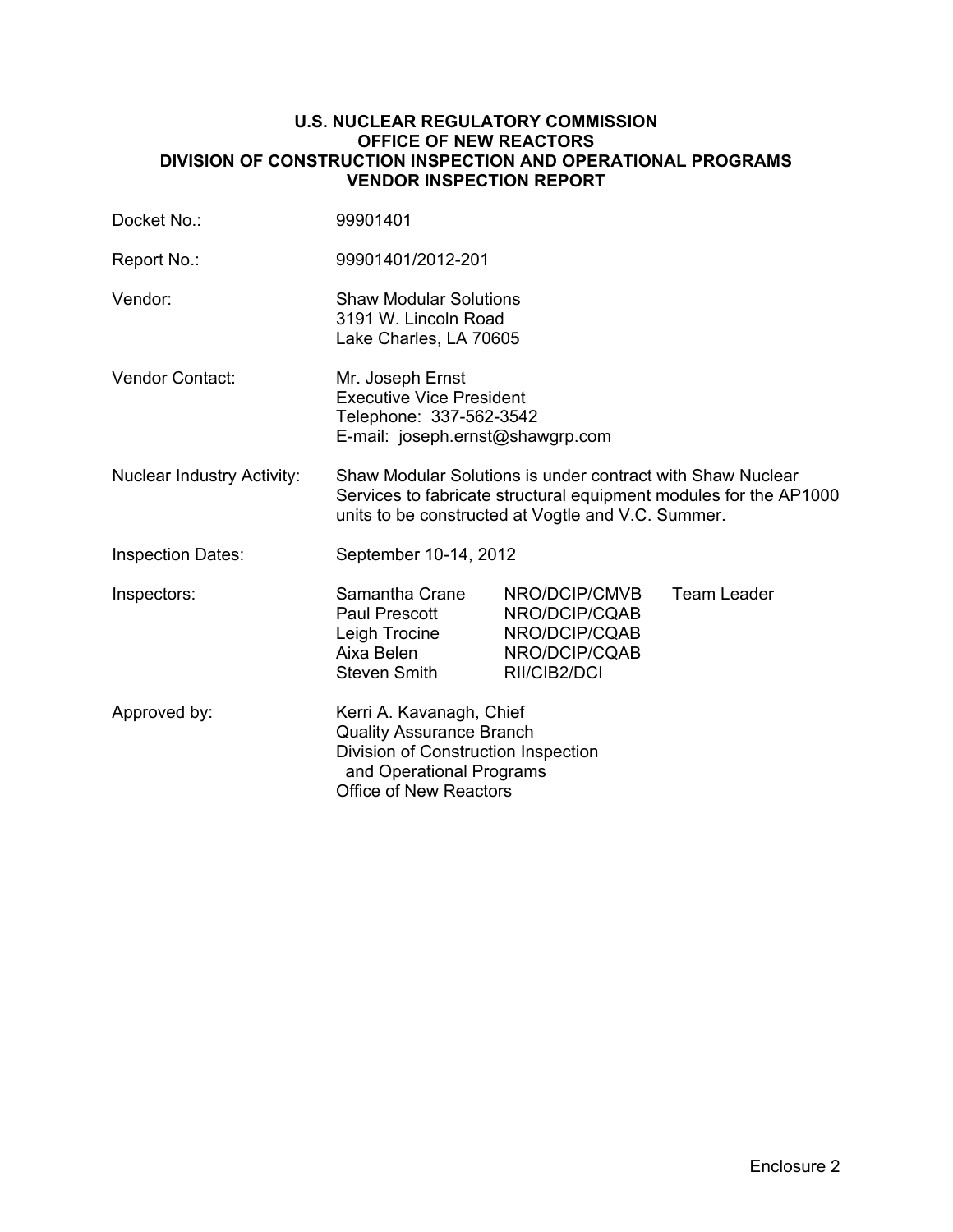## **EXECUTIVE SUMMARY**

Shaw Modular Solutions 99901401/2012-201

During September 10-14, 2012, the U.S. Nuclear Regulatory Commission (NRC) staff conducted an unannounced inspection at the Shaw Modular Solutions facility (SMS) in Lake Charles, LA. The inspection focused on manufacturing and inspection activities related to the fabrication of safety-related structural modules for the V.C. Summer and Vogtle projects.

NOTE: This inspection was not performed as part of the NRC's overall strategy for inspecting targeted Inspections, Tests, Analyses, and Acceptance Criteria (ITAAC) related to the functional and type testing of safety-related components being supplied by Westinghouse Electric Company and their sub-suppliers as part of the AP1000 certified reactor design.

Specifically, the inspectors observed a corrective action screening meeting and the implementation of supplemental work instructions related to the resolution of nonconforming conditions. The inspectors also observed quality control (QC) inspections on the shop floor that included traceability checks, nondestructive examination (NDE), final welding inspections, and fit and tack inspections. The inspectors reviewed the product identity certification (PIC) tickets and parts lists associated with two modules to ensure material traceability was maintained and could be identified in the modules, and they also conducted an inspection of a sample of material in the modules to ensure there was no uncontrolled material present. Lastly, the inspectors reviewed drawings, shop travelers, and welder sign-off sheets to verify that they appropriately incorporated engineering and departure change requests (E&DCRs) through the redline process, that they appropriately identified welds on the drawings and recorded them in the welder sign-off sheet, and that they appropriately identified inspection points and documented the results of those inspections.

The purpose of this inspection was to verify that SMS performed the quality activities in support of the fabrication of safety-related structural modules in accordance with a quality assurance (QA) program that complied with the requirements of Appendix B, "Quality Assurance Criteria for Nuclear Power Plants and Fuel Reprocessing Plants," of Title 10 of the *Code of Federal Regulations* (10 CFR) Part 50, "Domestic Licensing of Production and Utilization Facilities."

The following regulation served as the bases for the NRC inspection:

• Appendix B of 10 CFR Part 50

During this inspection, the inspectors implemented Inspection Procedure (IP) 43003, "Reactive Inspections of Nuclear Vendors," dated April 25, 2011.

The NRC previously performed a vendor inspection at the SMS facility in Lake Charles, LA, during November 14-18, 2011 (Agencywide Document Access and Management System Accession No. ML11354A389). The inspection documented in this report was a reactive inspection based on new issues as well as a followup to the findings of the November 2011 inspection.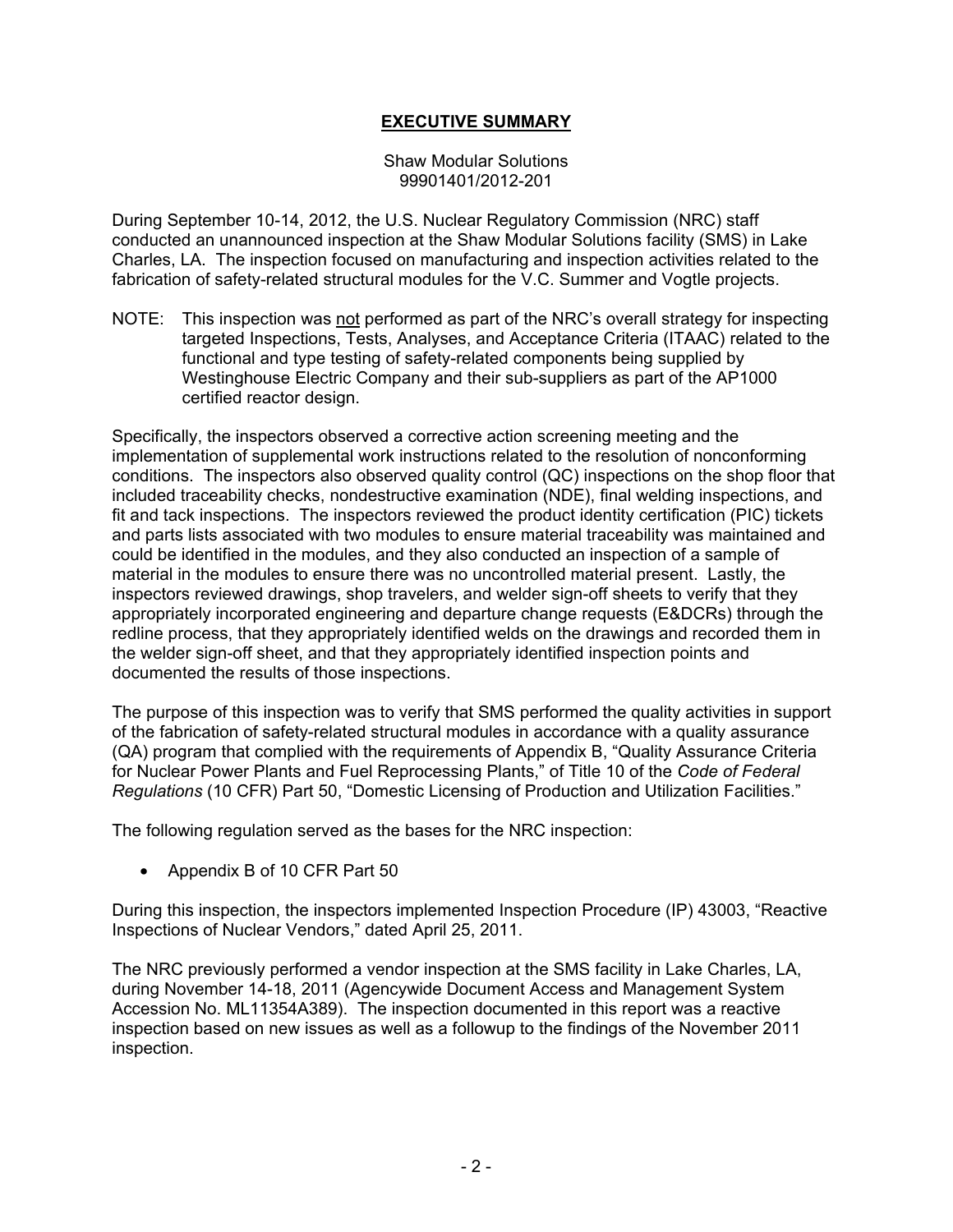With the exception of the nonconformance described below, the inspectors concluded that SMS is effectively implementing its QA programs in support of the fabrication of safety-related structural modules. The information below summarized the results of this inspection.

## Nonconforming Material, Parts, or Components and Corrective Action

The inspectors determined the implementation of SMS's program for corrective actions was not consistent with the regulatory requirements in Criterion XVI, "Corrective Action," of Appendix B to 10 CFR Part 50. Specifically, SMS failed to promptly correct conditions adverse to quality and significant conditions adverse to quality (SCAQs), failed to correct a condition adverse to quality regarding documentation of late entries in a quality records procedure, failed to preclude recurrence of SCAQs related to identification and control of items, and failed to correct a condition adverse to quality associated with a nonconformance identified during a previous NRC inspection. The inspectors identified this finding as Nonconformance 99901401/2012-201-01.

The inspectors determined that the implementation of SMS's program for control of nonconforming material, parts, or components was consistent with the regulatory requirements in Criterion XV, "Nonconforming Materials, Parts, or Components," of Appendix B to 10 CFR Part 50. Based on the limited sample of nonconformance reports reviewed and the observation of activities on the shop floor at SMS related to nonconformances, the inspectors determined that SMS is effectively implementing its quality assurance manual (QAM) and the associated nonconformance procedures.

## Inspection

The inspectors reviewed drawings, shop travelers and welder sign-off sheets for equipment modules and safety-related structural modules to verify that they appropriately identified welds on the drawings and recorded them in the welder sign-off sheet and appropriately identified inspection points and documented the results of those inspections. In addition, the NRC inspectors observed QC inspections on the shop floor that included traceability checks, NDE, final welding inspections, and fit and tack inspections to verify that inspections are performed in accordance with SMS policies and procedures, as well as applicable codes and standards. The inspectors also reviewed the "SMS Policy on the Treatment of Temporary Bracing" to verify that the vendor followed appropriate practices for welding of temporary bracing on safety-related modules. The inspectors held discussions with the responsible welding engineer to determine how the policy was implemented, which bracing may be considered safety-related, and what actions were required if the temporary bracing was removed.

The inspectors identified several findings of minor significance related to welding studs out of sequence, improperly documenting changes to the welder sign-off sheets, including duplicate welds in the welder sign-off sheets, and using unqualified weld procedure specifications. However, the inspectors concluded that the implementation of the SMS program for inspection is consistent with the regulatory requirements of Criterion X, "Inspection," of Appendix B to 10 CFR Part 50. Based on the limited sample of documents reviewed and observation of ongoing inspection activities at the SMS facility, the inspectors also determined that SMS is effectively implementing its QAM and the associated inspection procedures. The inspectors identified no findings of significance.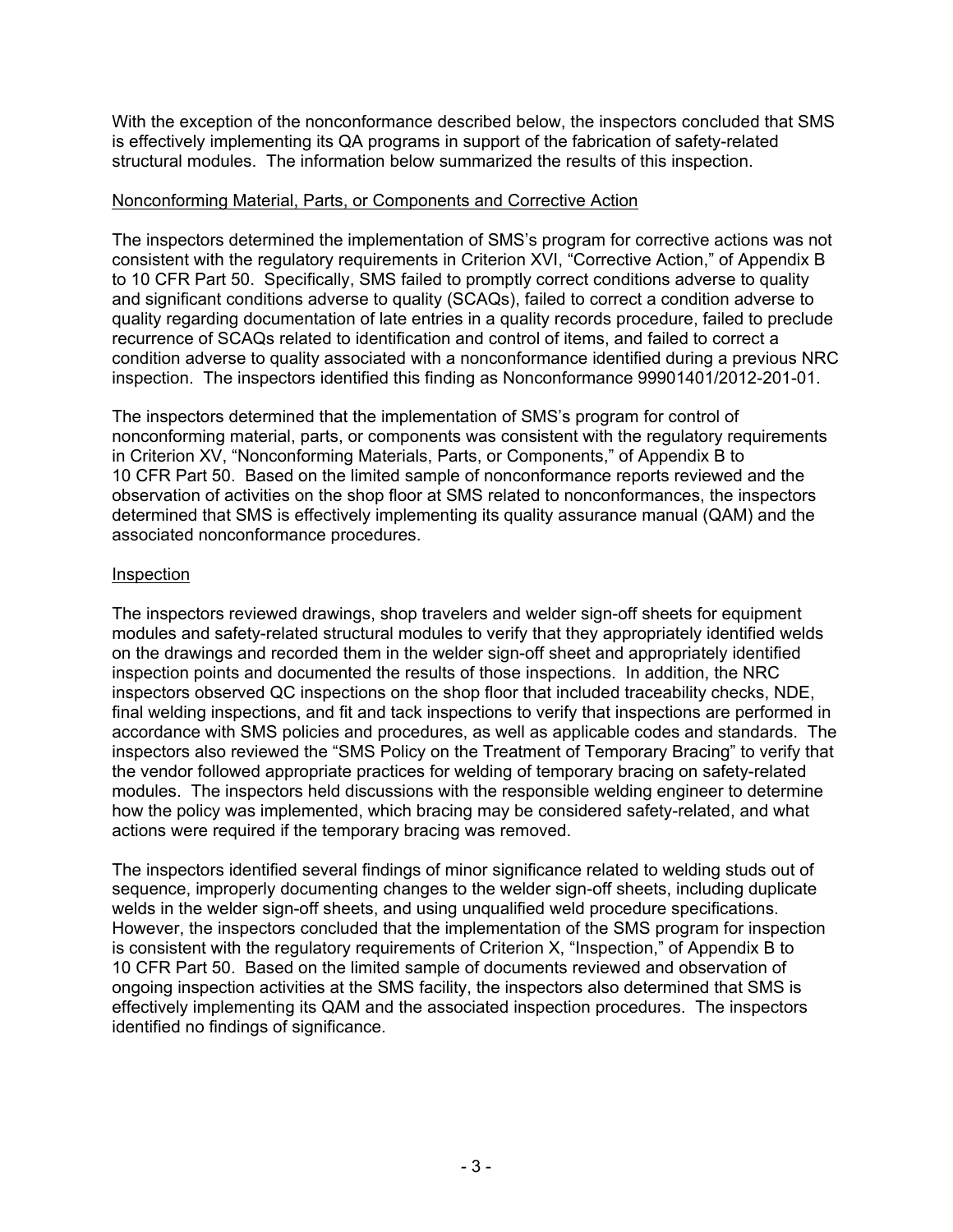## Control of Manufacturing Activities

The inspectors reviewed SMS's processes and procedures for how design drawings and requirements are reviewed, approved, and distributed for use in the fabrication of the AP1000 structural submodules. The inspectors also reviewed how E&DCRs are incorporated into work orders during various stages of fabrication to ensure that changes were appropriately captured and completed as part of the work order. In addition, inspectors verified that information, such as weld size, weld configurations, and materials incorporated though the redline process, was adequately identified and documented in work orders and drawings.

The inspectors concluded that SMS implemented its control of the manufacturing process consistent with the regulatory requirements of Criterion III, "Design Control," of Appendix B to 10 CFR Part 50. Based on the limited samples of documents reviewed, the inspectors also determined that SMS implemented its policies and procedures as written. The inspectors identified no findings of significance.

## **Traceability**

The inspectors reviewed SMS's processes and procedures for ensuring that material traceability was maintained per SMS's requirements and reviewed the PIC tickets and parts lists associated with Module No. KB37 for Vogtle and CA20-25 for V.C. Summer to ensure material traceability was maintained and could be identified in the modules. The inspectors also conducted an inspection of a sample of material in the modules to ensure no uncontrolled material was present. Additionally, the inspectors reviewed the PIC tickets and parts lists associated with Module Nos. KB37 for Vogtle and CA20-25 for V.C. Summer to ensure that material that had been currently used for fabrication in the assembly could be traced to the associated module. The inspectors also conducted an inspection of a sample of material in the modules to ensure no uncontrolled material was present.

The inspectors determined that the implementation of SMS's program for traceability was consistent with the regulatory requirements in Criterion VIII, "Identification and Control of Material, Parts, and Components." Based on the limited sample of PIC tickets and parts lists reviewed and the observation of activities on the shop floor at SMS related to traceability, the inspectors determined that SMS is effectively implementing its QAM and the associated nonconformance procedures. The inspectors identified no findings of significance.

## Personnel Qualification

The inspectors reviewed the personnel training and qualification process for QC personnel and reviewed the training and qualification records of 14 QC inspectors and foremen. The inspectors also attended a safety meeting, interviewed QC inspectors, observed QC inspectors during the performance of their work, and discussed the personnel training and qualification process with SMS management and staff.

The inspectors determined that the training and qualification of SMS personnel conforms to the regulatory requirements in Criterion II, "Quality Assurance Program," of Appendix B to 10 CFR Part 50. In addition, the inspectors determined that, for the limited sample reviewed, the SMS staff has been effectively implementing the SMS QAM and implementing procedures for the training and qualification of its personnel. The inspectors identified no findings of significance.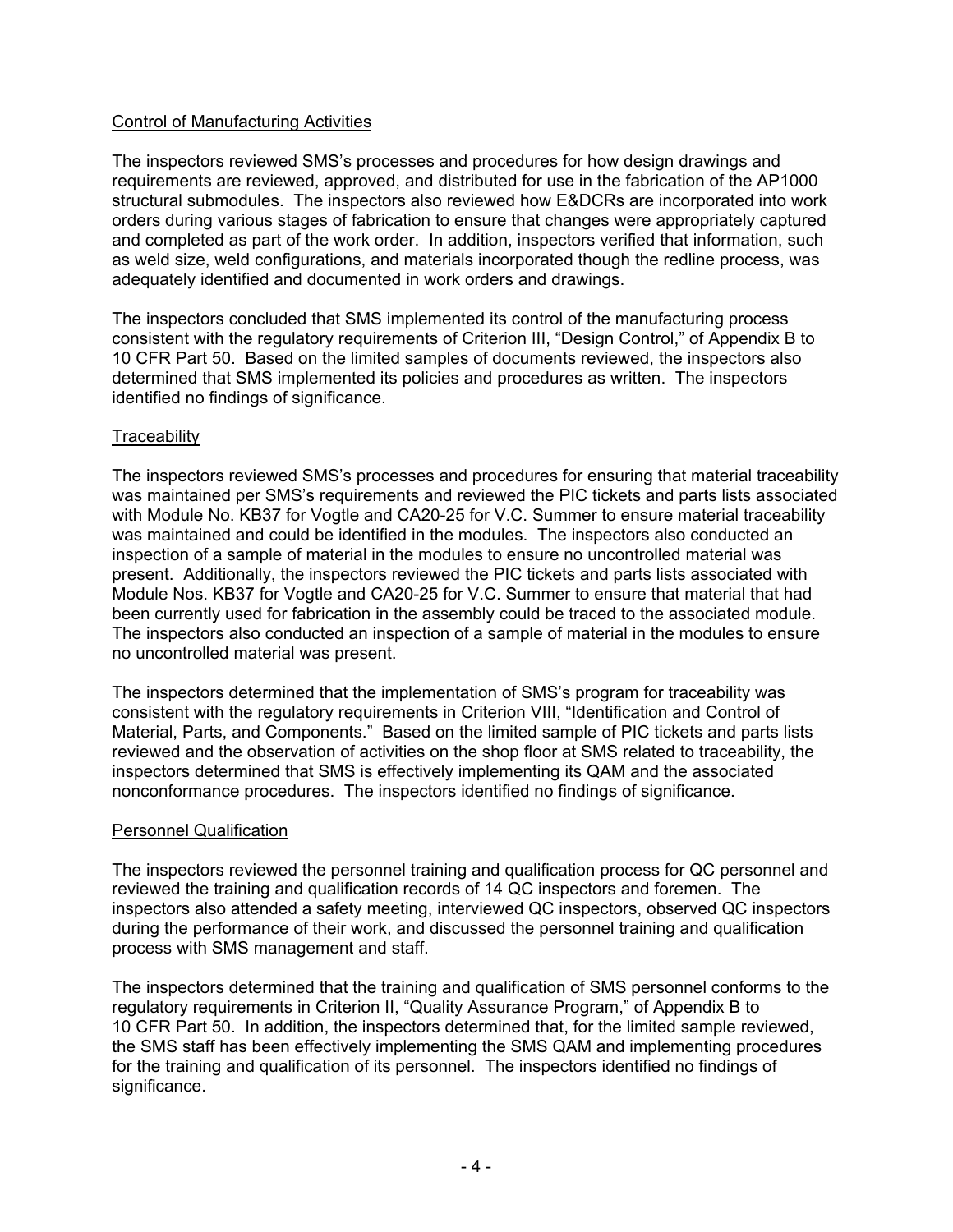## **REPORT DETAILS**

The U.S. Nuclear Regulatory Commission (NRC) inspectors observed various activities associated with the fabrication of safety-related modules for the V.C. Summer and Vogtle projects; conducted interviews with responsible Shaw Modular Solutions (SMS) personnel; and verified that fabrication for Module No. CA05-01-200 for Vogtle, CA20-04 for Vogtle, CA20-05-200-220 for Vogtle, CA20-25 for V.C. Summer, CA20-28-200 for Vogtle, CA20-29 for V.C. Summer, CA20-76 for V.C. Summer, CA20-77 for V.C. Summer, CA20-77 for Vogtle, KB37 for Vogtle, R1-06 for V.C. Summer, and R1-06 for Vogtle was performed in accordance with the applicable quality and technical requirements imposed in the associated purchase orders (POs) and engineering and departure change requests (E&DCRs). Specifically, the inspectors observed a corrective action screening meeting and the implementation of supplemental work instructions related to the resolution of nonconforming conditions. The inspectors also observed quality control (QC) inspections on the shop floor that included traceability checks, nondestructive examination (NDE), final welding inspections, and fit and tack inspections. The inspectors reviewed the product identity certification (PIC) tickets and parts lists associated with two modules to ensure material traceability was maintained and could be identified in the modules, and they conducted an inspection of a sample of material in the modules to ensure no uncontrolled material was present. Lastly, the inspectors reviewed drawings, shop travelers, and welder sign-off sheets to verify that they appropriately incorporated E&DCRs through the redline process, that they appropriately identified welds on the drawings and recorded them in the welder sign-off sheet, and that they appropriately identified inspection points and documented the results of those inspections.

- NOTE: This inspection was not performed as part of the NRC's overall strategy for inspecting targeted Inspections, Tests, Analyses, and Acceptance Criteria (ITAAC) related to the functional and type testing of safety related components being supplied by Westinghouse Electric Company and their sub-suppliers as part of the AP1000 certified reactor design.
- 1. Nonconforming Materials, Parts, or Components and Corrective Actions
	- a. Inspection Scope

The inspectors reviewed the SMS policies and procedures that govern the programs for the control of nonconforming materials, parts, or components and corrective actions to verify compliance with Criterion XV, "Nonconforming Materials, Parts, or Components," and Criterion XVI, "Corrective Action," of Appendix B, "Quality Assurance Criteria for Nuclear Power Plants and Fuel Reprocessing Plants," of Title 10 of the *Code of Federal Regulations* (10 CFR) Part 50, "Domestic Licensing of Production and Utilization Facilities," respectively. The inspectors reviewed a sample of condition reports (CRs) and nonconformance reports (NCRs) associated with the fabrication of safety-related modules to verify the adequacy of SMS's implementation and control over nonconforming quality materials, parts, or components and corrective action. In addition, the inspectors discussed the corrective action program with SMS management and technical staff, and observed a corrective action screening meeting and a corrective action program oversight meeting. Also, the inspectors performed walkdowns of material storage areas, work areas, and the facility to inspect the segregation of nonconforming materials, the control of NCRs on ongoing work, and material conditions that could contribute to quality issues. The inspectors observed ongoing craft work and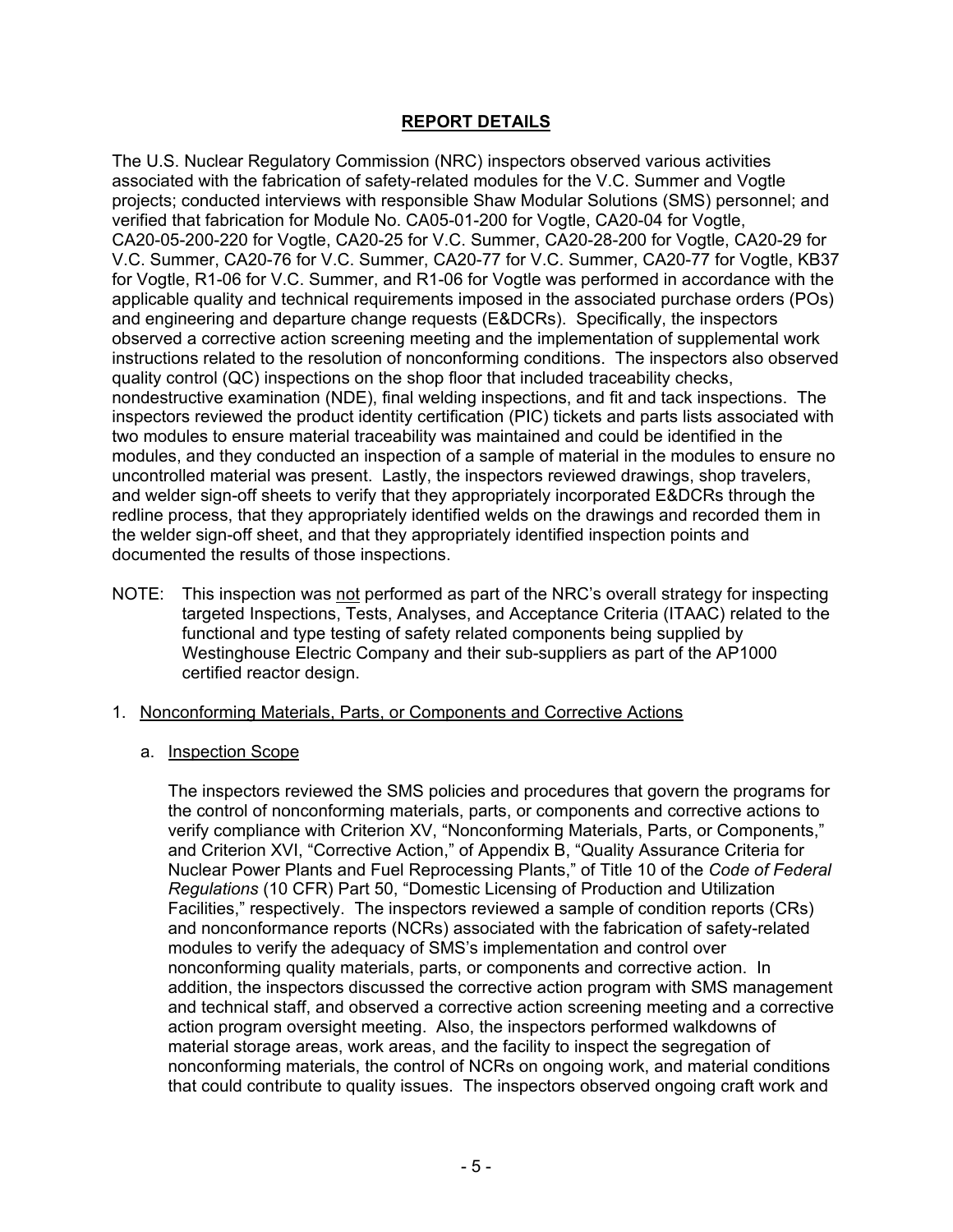inspection activities for the identification and control of NCRs. The attachment to this inspection report lists the documents reviewed by the inspectors.

## b. Observations and Findings

The inspectors verified through interviews that SMS personnel knew that they could submit an NCR or CR. The inspectors verified that the SMS process and procedures for corrective action define conditions adverse to quality and significant conditions adverse to quality (SCAQ), conditions that may require a reportability review (e.g., 10 CFR Part 21, "Reporting of Defects and Noncompliance," review), and provisions for a stop work order.

The inspectors noted that the corrective action program has no specific requirements for prompt correction of a condition adverse to quality. The inspectors reviewed CR logs and observed that SMS's average time to close a CR related to a condition adverse to quality is 98 days and to close a CR related to an SCAQ is 120 days. The inspectors noted that there were CRs open with similar issues, such as procedure adherence, bypass of hold points, loss of traceability, and loss of document control. For example, SMS opened CR No. 12-597 and 12-206 to address procedural adherence; CR No. 12-166, 12-358, and 12-784 to address the bypass of hold points; CR No. 12-327, 12-345, and 12-356 to address issues related to heat number and loss of traceability; and CR No. 12-356, 12-401, and 12-504 to address issues with document control in which V.C. Summer documents were with Vogtle assemblies, and vice versa. The inspectors determined that the repetitive nature of these examples was caused by the failure to implement corrective actions for conditions adverse to quality in a timely manner. Additionally, the inspectors noted that the root cause analyses performed for five out of eight SCAQs opened in 2012 were not completed within the 30-calendar-day requirement described in Section 6.7.2.a of Procedure QP-G-16, "Corrective Action Program." The inspectors identified these issues as one example of Nonconformance 99901401/2012-201-01, for the failure of SMS to promptly correct conditions adverse to quality. SMS initiated CR No. 12-938 to address the failure to promptly close out SCAQs.

The inspectors reviewed CR No. 12-346, which was opened to address documentation of late entries in Procedure QP-G-17, "Quality Records." SMS closed the CR by publishing Revision 5 of Procedure QP-G-17. However, the inspectors noted that SMS had published Procedure QP-G-17, Revision 6, and had deleted the guidance for late entries incorporated in Revision 5 that addressed CR No. 12-346. The inspectors identified these issues as a second example of Nonconformance 99901401/ 2012-201-01 for the failure of SMS to correct a condition adverse to quality.

The inspectors reviewed eight SCAQs opened in 2012. CR No. 12-177 was opened to address the use of a weld wire with a hold tag in production. The root cause analysis report described the root causes, which included inadequate control of weld filler material. SMS implemented corrective actions, and the CR was closed. However, the inspectors noted that CR Nos. 12-272 and 12-543 were opened to address the inadequate use of weld wire in the fabrication of modules. In addition, the root cause analysis (RCA) report for CR No. 12-543 concluded that one of the causes was inadequate control of weld filler material and that this contributing cause was identical to Cause No. 2 in the RCA report for CR No. 12-177. The inspectors identified this issue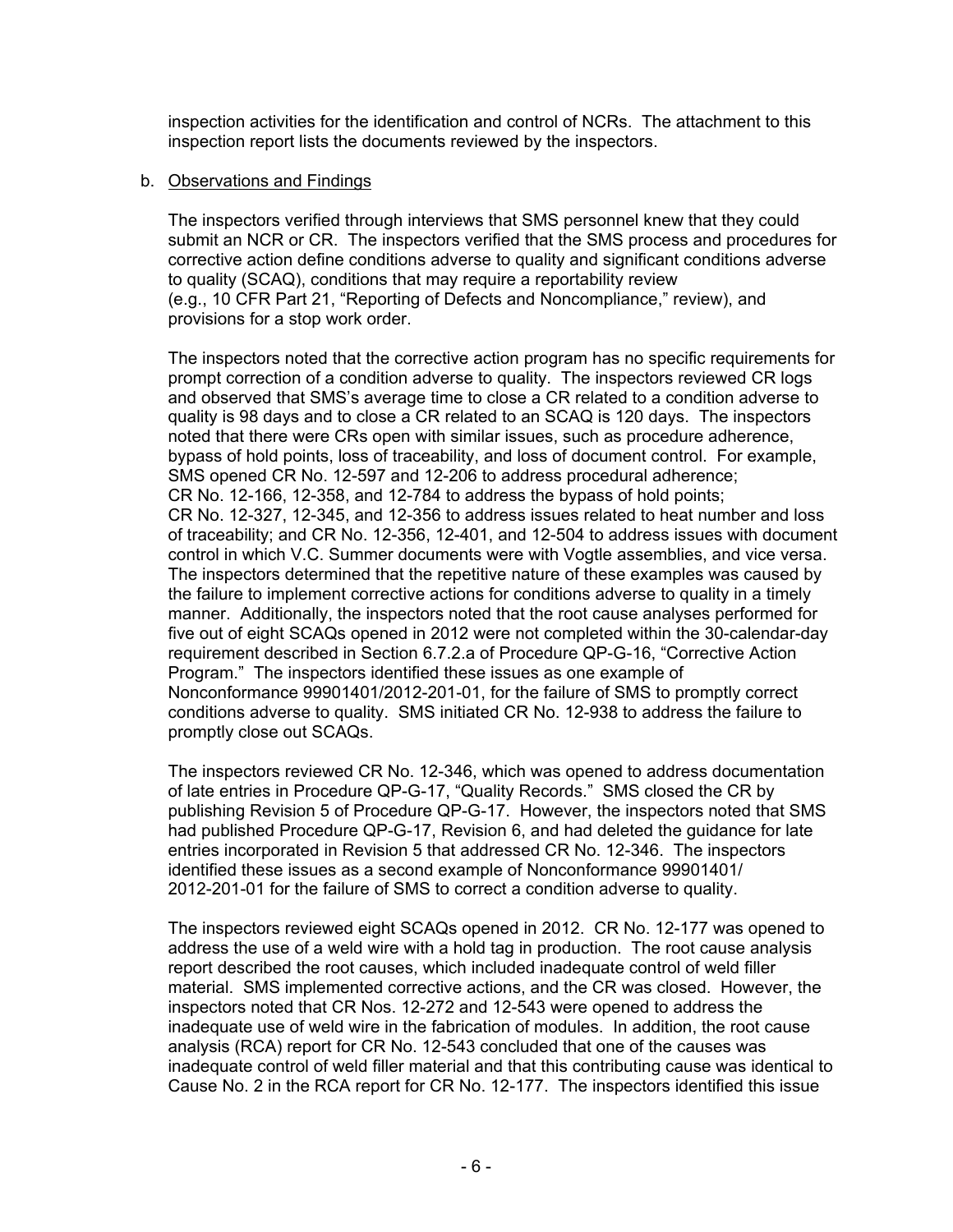as a third example of Nonconformance 99901401/2012-201-01 for the failure of SMS to preclude recurrence of SCAQs.

The inspectors verified the corrective actions for Nonconformance 99901401/ 2011-202-09, which was identified during the November 14-18, 2011, NRC inspection for SMS's failure to do trending required by the POs from Shaw Nuclear Services (SNS) for the submodules at Vogtle and V.C. Summer. Nonconformance 99901401/ 2011-201-09 was documented in a Notice of Nonconformance issued on January 6, 2012 (Agencywide Document Access and Management System (ADAMS) Accession No. ML11354A389). In SMS's March 9, 2012, response to the NRC (ADAMS Accession No. ML12082A161), SMS committed to complete its transition to an electronic corrective action program that includes procedure revisions, the establishment of the Corrective Action Review Board (CARB), and training for implementation of electronic trending by August 31, 2012. The inspectors reviewed Procedure QP-G-16, "Corrective Action," Revision 6, dated June 28, 2012. The inspectors noted that SMS established the CARB and performed some trending analysis for conditions adverse to quality. The inspectors also noted that Procedure QP-G-16 states that the quality assurance (QA) manager is responsible for assessing and reporting identified trends. However, the procedure does not have further guidance on how to perform the trending. The inspectors were informed that some SMS staff members were performing trending analysis using a draft procedure, but there was no formal guidance provided. The inspectors identified this issue as a fourth example of Nonconformance 99901401/2012- 201-01 for the failure of SMS to fully implement the committed actions as of September 14, 2012. SMS initiated CR No. 12-924 to address this issue.

The inspectors reviewed the following CR's to develop an understanding of recurring issues related to the redline process (a process that identifies revisions or corrections to documents) and to evaluated the adequacy of corrective actions.

- The first CR reviewed by the inspectors (CR No. 2012-703) documents that, on Drawing No. APP-CA 20-S5-28-200-2817, a process engineer had incorrectly redlined a seam weld at a location different from the design location. When QC informed the process engineer that it was incorrect, the redline marking was lined through and removed by process engineering. The associated procedure (Procedure QP-PC-06, "Implementation of Shop Travelers," Revision 8) restricts process engineering to redlining only minor changes and clarifications without design authority. The inspectors considered the corrective actions associated with this CR to be appropriate.
- The second CR reviewed by the inspectors (CR No. 2012-704) documents that the original tack weld entry, which had already been signed off by QC, was subsequently lined through and annotated "tack broke" on a welder sign-off sheet for Tack Weld No. 000-20-0027. The broken tack was later removed, and the pieces were re-fit and re-tacked. A QC inspector inspected the new fit-up, including new tack weld, and accepted it. The inspectors noted that rework of in-process items is allowed without initiating an NCR, as specified in Procedure QP-PC-06. The inspectors determined that the condition reported was within the scope of in-process rework, and they considered the corrective actions associated with this CR to be appropriate.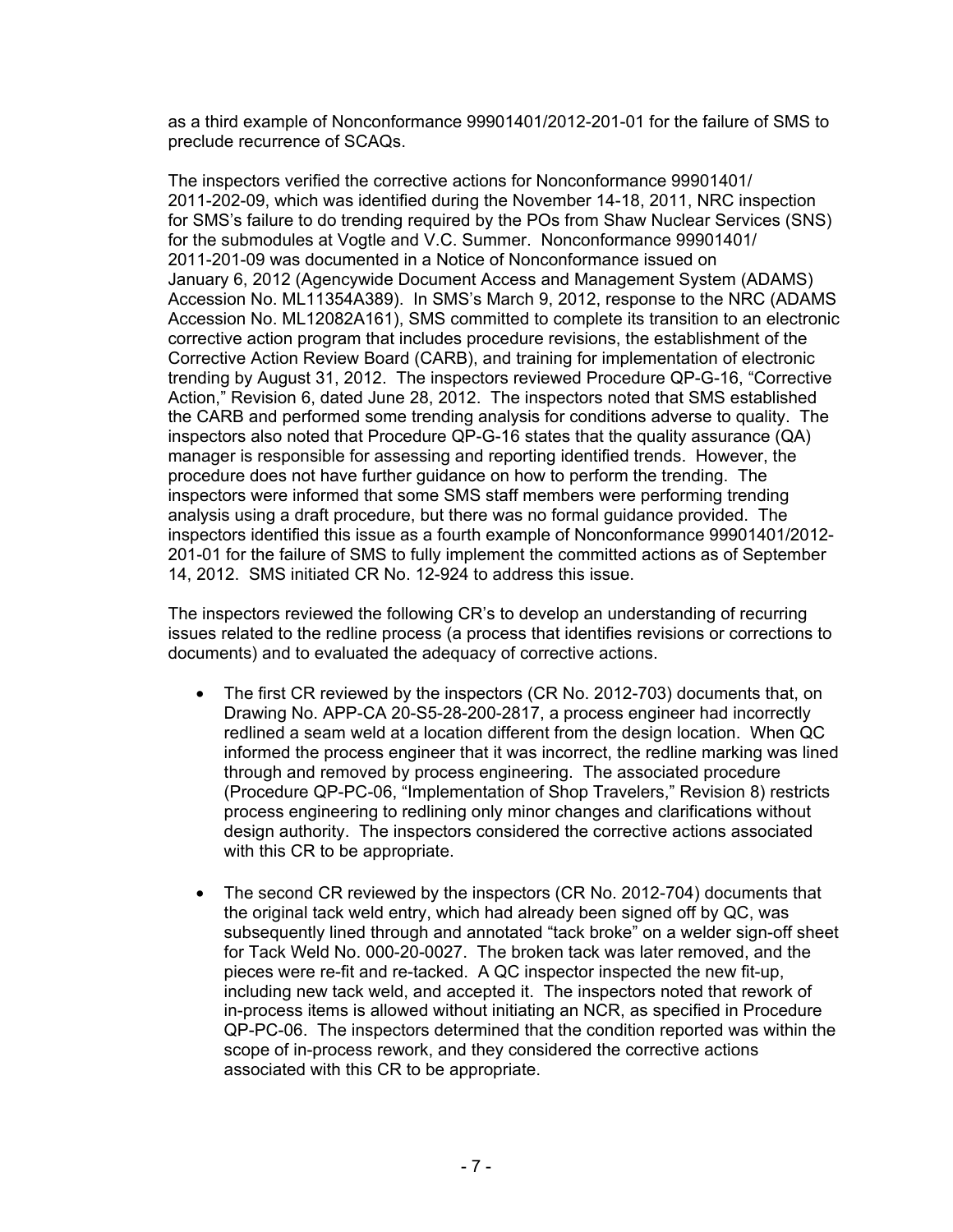• The third CR reviewed by the inspectors (CR No. 2012-705) documents that welder sign-off sheets showed the original finish welder entries for welds were performed, lined out, and later annotated as lined out in error. A second entry was made noting that the welder was on annual leave when this entry was signed off as welding complete and acceptable by QC. A third entry was made re-logging the original entry; however, the date of welding performed was incorrectly entered. SMS subsequently corrected the problem by lining out the second welder's entries with QC concurrence. With regard to the third entries that restored the original entries, SMS lined out the incorrect dates of welding and entered the correct dates. QC then re-verified the weld entries, re-inspected the welds, and signed off the welds as acceptable. An all-hands meeting was conducted that covered expectations of procedure use and adherence. All of the documentation errors covered in this CR preceded the date of this all-hands meeting, except for the welder's and supervisor's entry. The supervisor is no longer employed at SMS, and the welder was coached by the CR investigator on the importance of using the date the weld was made to maintain traceability. The inspectors considered the corrective actions associated with this CR to be appropriate.

The inspectors considered the safety significance of these issues to be minor because SMS identified the issues and placed them into their CR process to ensure adequate correction and because the issues did not rise to the level of SCAQs. Based on the limited scope of this review, the inspectors also considered the associated corrective actions to be appropriate.

## c. Conclusions

The inspectors determined the implementation of SMS's program for corrective actions was not consistent with the regulatory requirements in Criterion XVI of Appendix B to 10 CFR Part 50. Specifically, SMS failed to promptly correct conditions adverse to quality and SCAQs, failed to correct a condition adverse to quality regarding documentation of late entries in a quality records procedure, failed to preclude recurrence of SCAQs related to identification and control of weld wire, and failed to correct a condition adverse to quality associated with a nonconformance identified during a previous NRC inspection. This has been identified as Nonconformance 99901401/2012-201-01.

The inspectors determined that the implementation of SMS's program for control of nonconforming material, parts, or components was consistent with the regulatory requirements in Criterion XV of Appendix B to 10 CFR Part 50. Based on the limited sample of nonconformance reports reviewed and the observation of activities on the shop floor at SMS related to nonconformances, the inspectors determined that SMS is effectively implementing its quality assurance manual (QAM) and the associated nonconformance procedures.

## 2. Inspection

## a. Scope

The inspectors reviewed SMS's policies and procedures that govern inspection to verify compliance with the requirements of Criterion X, "Inspection," of Appendix B to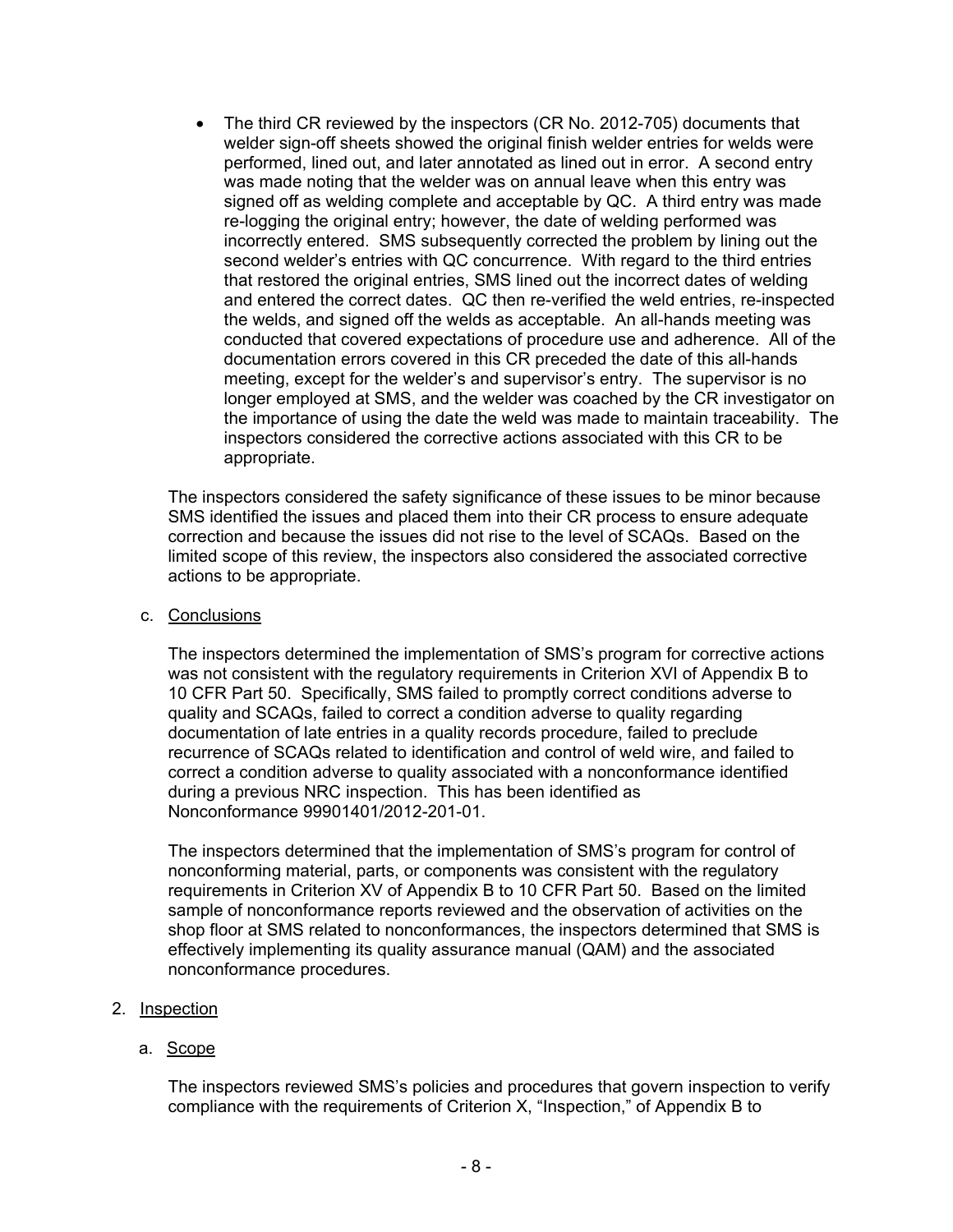10 CFR Part 50. The inspectors reviewed drawings, shop travelers, and welder sign-off sheets to verify that they appropriately identified welds on the drawings, recorded them on the welder sign-off sheet, appropriately identified inspection points, and documented the results of those inspections. In addition, the inspectors observed QC inspections on the shop floor that included traceability checks, NDE, final welding inspections, and fit and tack inspections to verify that SMS is performing inspections in accordance with its policies and procedures and applicable codes and standards.

The inspectors also reviewed the "SMS Policy on the Treatment of Temporary Bracing" to verify that the vendor followed appropriate practices for welding of temporary bracing on safety-related modules. The inspectors held discussions with the responsible welding engineer to determine how the policy was implemented, what bracing may be considered safety-related, and what actions were required if the temporary bracing was removed. The inspectors also reviewed the applicable welding code requirements in the American Welding Society (AWS) D1.1, "Structural Welding Code – Steel." The attachment to this inspection report lists the documents reviewed by the inspectors.

## b. Observations and Findings

The inspectors verified that SMS had procedures for inspection that provided measures for the generation of inspection control documents, such as travelers, process sheets, instructions, checklists, or other appropriate means.

### b.1. Review of Process Control Documents

For a sample of drawings, shop travelers, and welder sign-off sheets, the inspectors verified that inspection control documents include the following information: the item inspected, inspection date, type of observation, results of examination and tests, and the initials of the QC inspector or welder for the activities witnessed. The inspectors verified that mandatory hold points were indicated in the controlling documents and that work does not proceed without appropriate approval.

The inspectors reviewed the drawings, assembly shop travelers, and welder sign-off sheets for the following modules to verify that documents were appropriately signed, that the drawings included weld symbols that appropriately documented the welds to be performed, and that changes to the travelers and welder sign-off sheet were made in accordance with SMS procedures:

- CA05-01-200 for Vogtle
- CA20-05-200-220 for Vogtle
- CA20-28-200 for Vogtle
- CA20-76 for V.C. Summer
- CA20-77 for V.C. Summer
- CA20-77 for Vogtle
- R1-06 for V.C. Summer
- R1-06 for Vogtle

For the reviewed drawings and portions of the assembly shop travelers and welder sign-off sheets for Module No. R1-06 for Vogtle and V.C. Summer, Module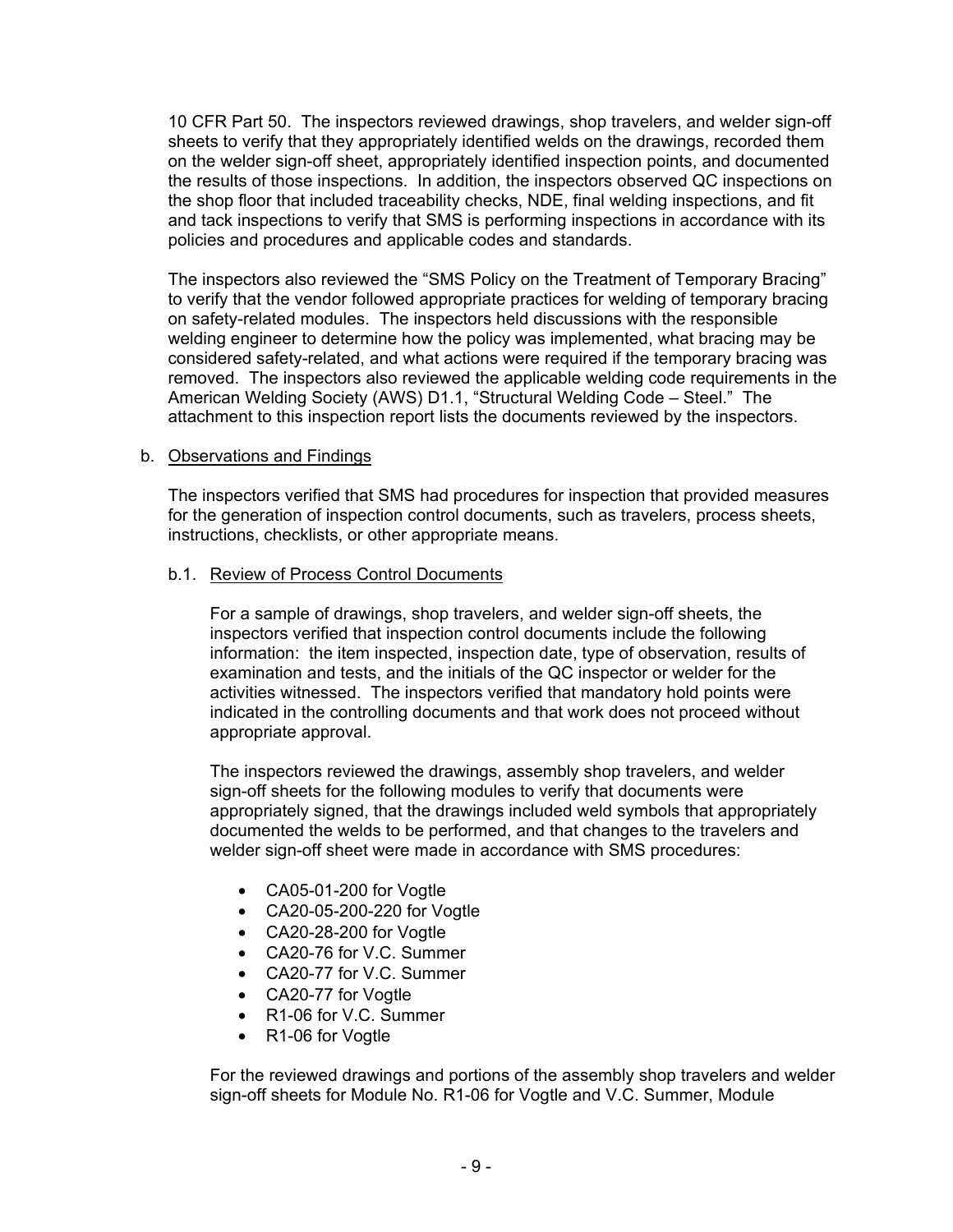No. CA20-76 for V.C. Summer, and Module No. CA05-01-200 for Vogtle, the inspectors did not identify any findings of significance.

For Module No. CA20-05-200-220 for Vogtle, the inspectors identified that Step 130, "Weld CA-20-05-200-220 Stud Welds," in the assembly shop traveler identified specific studs to be omitted when welding the submodule. These studs were to be welded in the assembled module. However, Stud No. 220-10-0851, 220-10-0951, 220-10-0935, and 220-10-0936 were welded and listed in the welder sign-off sheet. The inspectors discussed this issue with SMS staff, who indicated that the omission of these studs during the assembly of the submodule is included in the traveler for ease of assembly of the module and that the welding of the studs during submodule fabrication does not affect the safety function of the module. The stud welds were included in the welder sign-off sheets and had received appropriate QC inspection. While the welds were performed out of sequence, this issue is of minor significance because the welds do not affect the ability of the module to perform its safety function and the welds were documented. In addition, the traveler is still under review, and SMS still has the opportunity to correct the documentation.

For Module No. CA20-05-200-220 for Vogtle, Fillet Weld No. 220-20-0100 was lined out on Page 22 of the welder sign-off sheet. The note says that Weld No. 220-20-0100 is no longer an existing weld and that two new weld numbers are to be issued per NCR No. 12-000340. NCR No. 12-000340 is listed in the traveler. The inspectors verified that the NCR included the supplemental work instructions, that they were completed and signed-off on, and that the new welds were documented in the welder sign-off sheet in accordance with the NCR.

However, the inspectors did identify an issue of minor significance related to documenting changes to the welder sign-off sheets for Module No. CA20-05-200-220 for Vogtle. Procedure QP-G-17, "Quality Assurance Records," Revision 1, dated March 8, 2010, Step 6.2.2 states, "Records shall be legible, accurate, and verified complete as appropriate for the work accomplished." In addition, Step 6.2.3 states, "Corrections/changes on documents shall be made by a single line through the incorrect information and typing or writing the correct information in an adjacent area or be written on a supplemental page, if insufficient space on the document to add the correction. The individual making the change/correction shall initial and date the change."

The inspectors identified that Stud Weld Nos. 220-10-0084 through 220-10-0099 were originally logged as a group on Page 11 on the welder sign-off sheet. The welds were performed on April 16, 2012, and the entry was lined-out on April 18, 2012. The note says that the welds were re-logged on the next page. The inspectors verified that the welds were re-logged on the next page and noted that the date of the welds on the new weld log entry was April 18, 2012, even though the welds were welded on April 16, 2012. Welds 220-10-0094, 220-10-0095, 220-10-0096, and 220-10-0099 were rejected and listed in the stud re-weld section as having been re-welded on April 17, 2012, which is prior to the date listed in the log for the original welds. Stud Weld No. 220-10-0098 was logged on page 15 and dated May 9, 2012. While the changes to the welder sign-off sheet were not made in accordance with QP-G-17, the issue is of minor significance because the welds and associated QC inspections were documented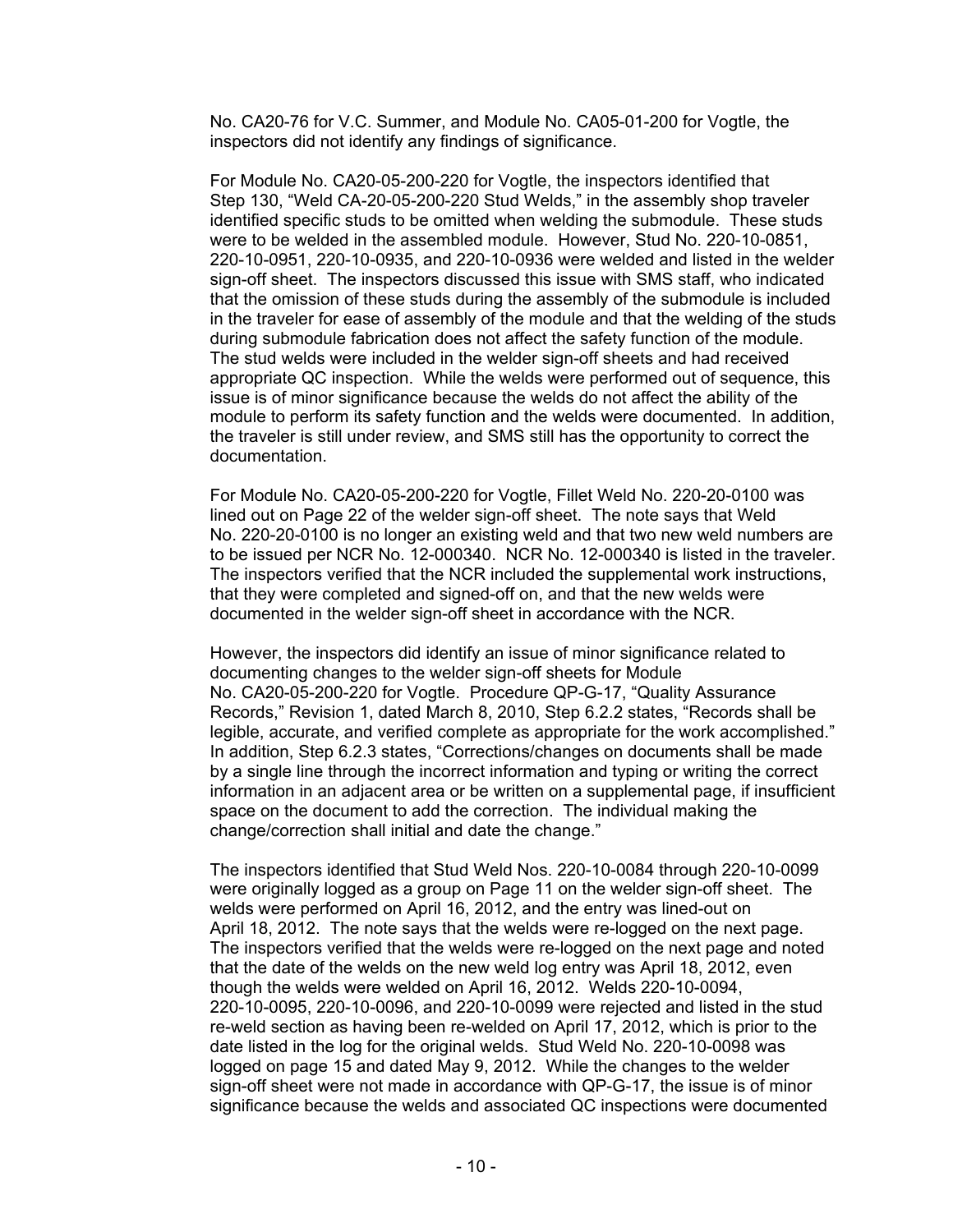and the welder sign-off sheet has not yet undergone final review. SMS took immediate corrective action and opened CR No. 2012-936 to address the improper change to the welder sign-off sheet.

For Module No. CA20-28-200 for Vogtle, the inspectors identified that entries for Stud Weld Nos. 200-10-3738 through 3743 and 200-10-3746 through 3756 on page 26 were logged without the stud welder or weld date recorded and with no supervisor signature or visual test recorded. These are duplicate entries to weld log entries on page 15 that have the stud welder and date as well as the supervisor and QC sign off. This issue is a documentation issue of minor significance since the welds were entered into the welder sign-off sheet and had received appropriate inspection and sign-offs. SMS took immediate corrective action and issued CR No. 2012-935 to address the issue.

During the course of the inspection SMS self-identified that Drawing APP-CA20-11-77-000-7701 for V.C. Summer and Drawing APP-CA20-S5-77-000-7702 for Vogtle call out partial joint penetration (PJP) welds on welds 40-0001 through 40-0011. PJP Weld Nos. 40-0001 through 40-0011 on Submodule No. CA20-77 for Vogtle and V.C. Summer were made using welding procedure specification (WPS) 1-1-107, Revision 4, which was not qualified to produce PJP welds. There was no supporting procedure qualification record for this WPS, but it was still released to the floor and used to create the welds. This issue was identified by SMS QC inspectors, NCR Nos. 12-000914 and 12-000916 were immediately opened, the submodules were tagged as nonconforming, and SMS issued CR No. 2012-921 to address the issue. This issue is of minor significance since SMS self-identified the issue and took immediate corrective action.

## b.2. Observation of Inspection Activities

The inspectors observed and assessed actual techniques being used and their acceptability relative to contract and procedural requirements. Specifically, the inspectors observed QC inspections that included those with customer quality representative hold and notification points for a fit and tack inspection for Mechanical Module No. KB37 for Vogtle, a final weld-out inspection for Module Nos. R1-06 for Vogtle and V.C. Summer, and material verification inspection for Module No. CA20-76 for V.C. Summer. The inspectors verified that the traveler included items to be inspected and documented the inspection date, type of observation, results of the examination, and the initials of the QC inspector. The inspectors verified that the travelers contained mandatory hold points and that work did not proceed without appropriate approval. The inspectors also verified through direct observation that the QC inspectors were using the correct drawings and documentation, that the documents and drawings in the work package matched the job, and that the QC inspector's sign-off attested to this. In addition, the inspectors verified that the welder sign-off sheets for the activities observed, appropriately identified the weld number, welder, and type of weld. For the activities observed, the QC inspectors performed the verification of work and records required by Procedure QP-WI-01, "Welding Inspection Procedure," Revision 9, dated July 18, 2012. The inspections were performed by qualified personnel other than those who performed or directly supervised the work being inspected.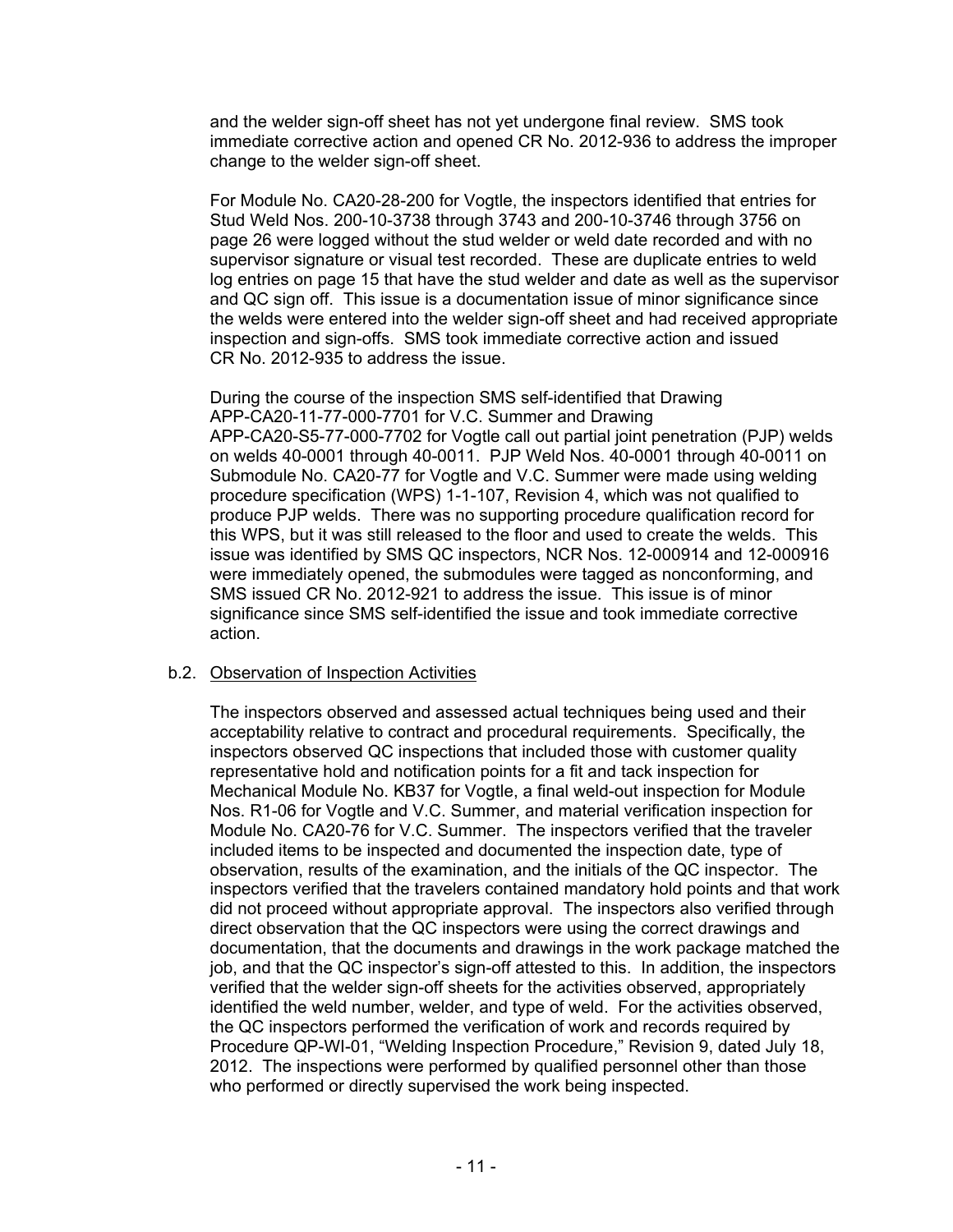The inspectors also witnessed NDE activities. They observed personnel performing the activities, verified the associated light meters and temperature meters were calibrated, the chemicals were correct and within the expiration date, and reviewed the associated Procedure QP-NDE-PT-01, "Liquid Penetrant Testing Procedure," Revision 9, and Procedure QP-NDE-VT-01, "Visual Examination Procedure," Revision 6.

Module No. CA20-29 for V.C. Summer, Work Order No. 1933408, required removing two sections of backing bar protruding past the leak chase of the module and installing leak chase end caps. The section of backing bar was removed and the affected area was ground down to base metal. The QC inspector performed the inspection in accordance with the requirements of Procedure QP-NDE-PT-01. However, the results of the penetrant test indicated that the welds were not sufficiently ground down. The area was subsequently wire-brushed, and a penetrant test was performed again. The area of removed backing bar was found to be acceptable. However, an adjacent weld indicated insufficient fusion of the weld. The engineer was initially going to allow excavation of the weld area in question. However, the QC inspector noted that supplemental work instructions were needed for expansion of the work scope. Supplemental work instructions were subsequently developed to allow for excavation of the problem weld area, re-welding, and NDE of the replacement weld segment.

Module No. CA20-25 for V.C. Summer, Work Order No. 1907249, required removing a corner plate that had piping holes oriented incorrectly. The corner plate was removed and the affected area was ground down to base metal. The inspectors identified that the supplemental work instructions in NCR No. 12000894 did not identify the location of the area to be inspected by a drawing. The personnel involved in the inspection stopped work and had the supplemental work instructions revised to reflect the drawing. An initial visual test identified that several spots had been ground down below the base metal surface of 1/32 inch. In accordance with Procedure QP-NDE-VT-01, the areas were marked, the drawing revised to reflect the area, and a supplemental work instruction was developed to fill in the affected area. The QC inspector also did a penetrant test of the areas to ensure there was no exposed surface cracking as a result of the grinding. The inspectors verified that the removed corner piece was appropriately identified as "scrap."

## b.3. Inspection of Temporary Bracing

During fabrication of AP1000 modules, SMS engineering determined there are instances in which installation of temporary welded attachments (i.e., temporary fabrication bracing) is necessary to facilitate construction and to ensure all necessary contractual quality requirements are met. The purpose of this policy was to define SMS's process for the treatment of temporary bracing and construction aids. SMS developed five categories of temporary bracing:

• Temporary bracing and construction aids that are welded to safety-related products designed by Westinghouse Electric Company and that will not remain as part of the permanent plant. Temporary bracing falling into this category may be removed by SMS or at the job site.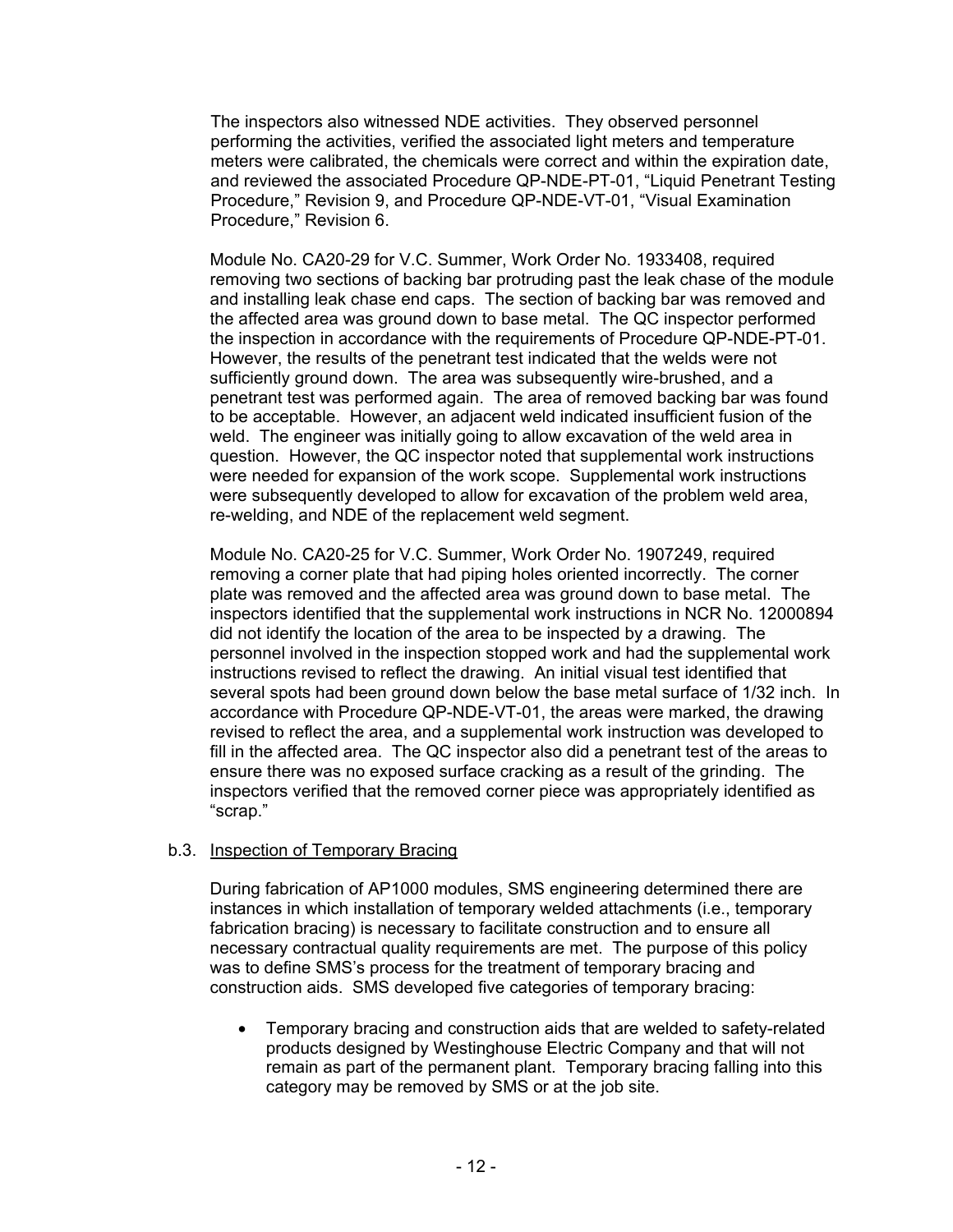- Temporary bracing and construction aids that are welded to other temporary bracing. Construction aids and that are utilized for engineered structural integrity but will not remain as part of the permanent plant. Temporary bracing falling into this category will be removed at the job site.
- Temporary jigs and fixtures that are welded to other temporary bracing and construction aids for the sole purpose of aiding in the module fabrication process. Temporary bracing falling into this category will be removed by SMS prior to shipment.
- Temporary bracing and construction aids that are issued in an E&DCR as part of the AP1000 design, by request of SMS (leave in-place bracing that will be part of the permanent plant).
- Vertical lifting frames engineered for lifting submodules into place at the job site.

If the temporary attachment is removed, then it is classified as nonsafety-related, nonseismic and does not have special QA requirements. However, SMS must select and use material for the temporary attachment that meets the requirements of the approved WPS that documents the welding. The supplemental work instructions are documented in accordance with SMS Procedures QP-PE-10, "Development of Shop Traveler," and QP-PC-06, "Implementation of Shop Traveler." If the temporary attachment is removed, the welding engineer stated that the area is inspected by a QC inspector to ensure the base material was unaffected.

The welding engineer stated that Category 4 bracing will meet the requirements specified in the corresponding E&DCR; therefore it will be inspected by QC. Category 5 bracing will meet the same quality requirements for safety-related fabrication including full material, weld traceability and QC inspection. The inspectors reviewed the requirements in AWS D1.1 and did not identify any deviations from practices specified in the code.

c. Conclusions

The inspectors concluded that the implementation of the SMS program for inspection is consistent with the regulatory requirements of Criterion X, of Appendix B to 10 CFR Part 50. Based on the limited sample of documents reviewed and observation of ongoing inspection activities at the SMS facility, the inspectors also determined that SMS is effectively implementing its QAM and the associated inspection procedures. The inspectors identified no findings of significance.

## 3. Control of Manufacturing Activities

## a. Scope

The inspectors reviewed SMS's policies and procedures that govern the control of manufacturing processes to verify compliance with the requirements of Criterion III, "Design Control," of Appendix B to 10 CFR Part 50. The inspectors reviewed work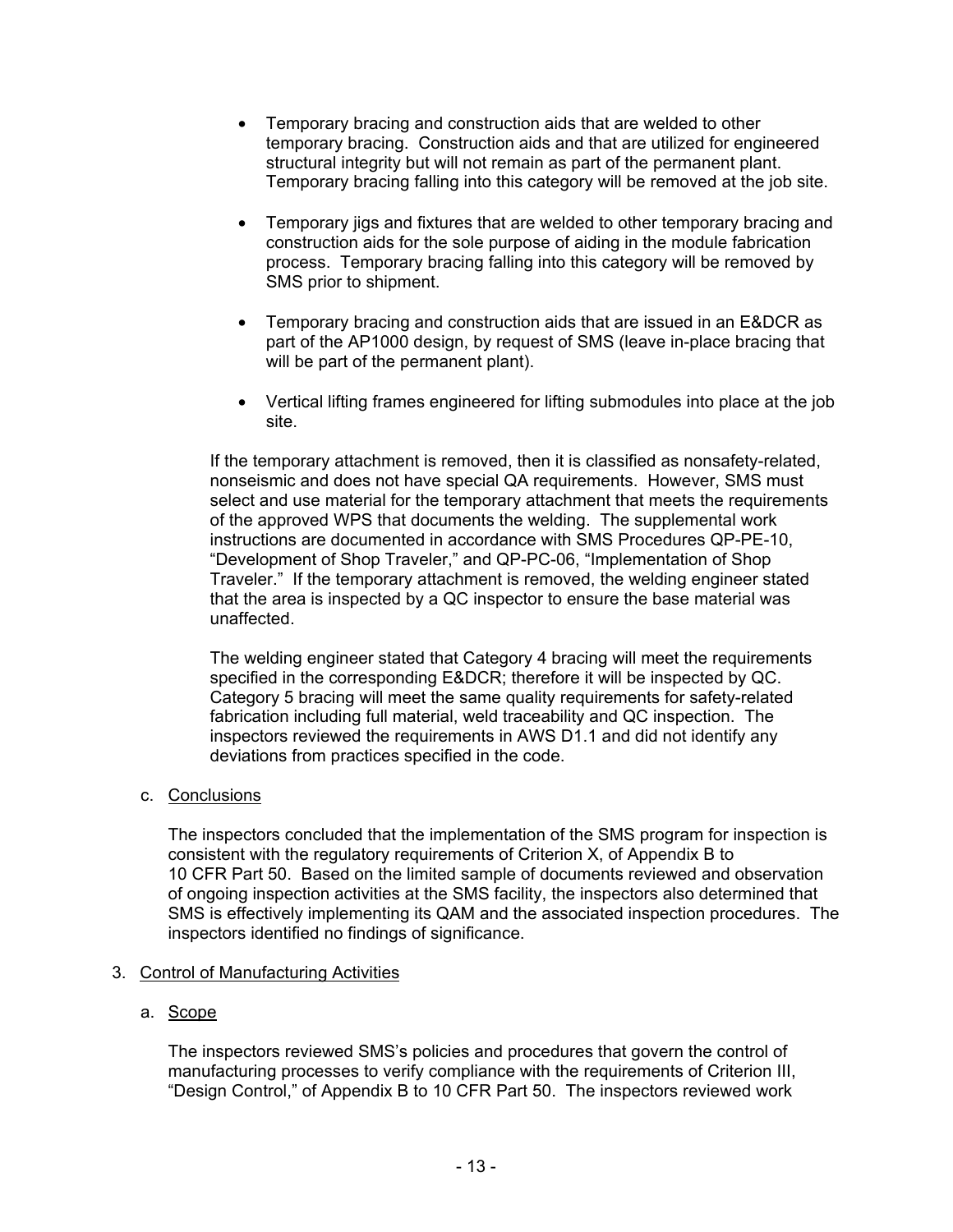orders for a sample of eight structural submodules currently in fabrication, conducted interviews with responsible SMS personnel, and reviewed fabrication documents to determine if SMS performed fabrication activities were in accordance with the applicable design, quality, and technical requirements imposed through design drawings, specifications, procedural requirements, and changes made through E&DCRs. The attachment to this inspection report lists the documents reviewed by the inspectors.

### b. Observations and Findings

The inspectors verified that SMS established and implemented processes and procedures to ensure that design, specification, and procedural requirements were adequately translated into documents used to support the fabrication of the AP1000 structural submodules. Documents reviewed included shop travelers, project instruction sheets, supplemental instructions, weld logs, traceability logs, and associated drawings used for fabrication. While the inspectors found the processes and procedures used to develop documents to be adequate, the inspectors also observed that difficulties were encountered during their implementation and use during fabrication. Specifically, inspectors identified several instances in which personnel did not document inspections in the appropriate location, did not properly log supplemental instructions in the shop traveler, and had not yet performed required inspections on completed welds. These issues were not identified as nonconformances because these packages were considered in-process with the final reviews incomplete.

The inspectors also verified the process and procedures for implementing clarifications and changes to fabrication documents through the use of redlines and E&DCR's. During this review, the inspectors compared SMS's E&DCR tracking log to corresponding work orders, clarifications, and changes to drawings or work instructions incorporated through either drawing revisions or redlines as required by E&DCRs. In addition, inspectors also reviewed SMS CR Nos. 2012-703 and 2012-559, which identified that a redline was improperly made to the CA20-28 submodule and that improper implementation of changes made through an E&DCR led to missing studs on the CA20-04 submodule for Vogtle. These CRs were reviewed to help inspectors further understand recent issues related to the E&DCR and redline processes.

## c. Conclusions

The inspectors concluded that the implementation of the SMS program for control of manufacturing activities is consistent with the regulatory requirements of Criterion III of Appendix B to 10 CFR Part 50. Based on the limited sample of documents reviewed and observation of ongoing inspection activities at the SMS facility, the inspectors also determined that SMS is effectively implementing its QAM and the associated procedures for control of manufacturing activities. The inspectors identified no findings of significance.

- 4. Traceability
	- a. Scope

The inspectors reviewed the SMS policies and procedures that govern traceability to verify compliance with Criterion VII, "Identification and Control of Material, Parts, and Components," of Appendix B to 10 CFR Part 50. The inspectors reviewed the PIC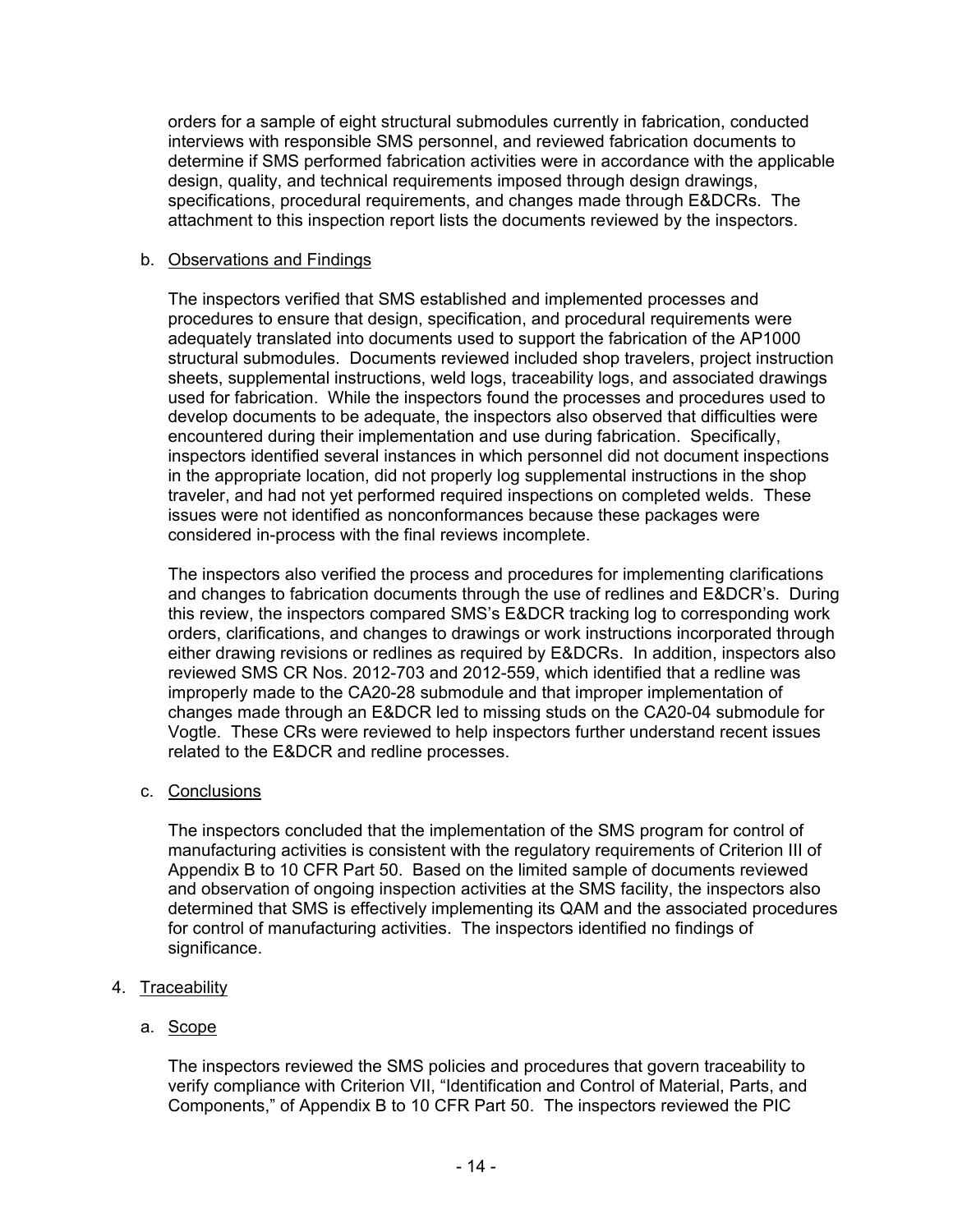tickets and parts lists associated with Module No. KB37 for Vogtle and CA20-25 for V.C. Summer to ensure material traceability was maintained and could be identified in the modules. The inspectors reviewed the associated Procedure QP-WH-01, "Material Control," Revision 9, to ensure that material traceability was maintained per SMS's requirements. The inspectors also conducted an inspection of a sample of material in the modules to ensure no uncontrolled material was present. The attachment to this inspection report lists the documents reviewed by the inspectors.

### b. Observations and Findings

The inspectors reviewed the PIC tickets and parts lists associated with Module Nos. KB37 for Vogtle and CA20-25 for V.C. Summer to ensure that material that had been currently used for fabrication in the assembly could be traced to the associated module. The inspectors identified that PIC Ticket No. 12-1718 was missing for Module No. CA20-25 for V.C. Summer. SMS was subsequently able to produce a copy, and the PIC ticket was placed back in the Work Order Package No. 2355750. The inspectors also conducted an inspection of a sample of material in the modules to ensure no uncontrolled material was present.

## c. Conclusions

The inspectors determined that the implementation of SMS's program for traceability was consistent with the regulatory requirements in Criterion VIII of Appendix B to 10 CFR Part 50. Based on the limited sample of PIC tickets and parts lists reviewed and the observation of activities on the shop floor at SMS related to traceability, the inspectors determined that SMS is effectively implementing its QAM and the associated nonconformance procedures. The inspectors identified no findings of significance.

## 5. Training and Qualification of Personnel

## a. Inspection Scope

The inspectors reviewed SMS's policies and procedures to verify that SMS was implementing training activities in a manner consistent with regulatory requirements and industry standards. The inspectors reviewed the personnel training and qualification process for QC personnel, as well as the training and qualification records of 14 QC inspectors and foremen to verify conformance with the requirements in Criterion II, "Quality Assurance Program," of Appendix B to 10 CFR Part 50. In addition, the inspectors discussed the personnel training and qualification process with SMS management and staff, attended a safety meeting, interviewed QC personnel, and observed them during the performance of their work. Particular attention was placed on SMS's training of QC personnel performing quality activities associated with the fabrication of structural submodules being supplied to U.S. commercial nuclear power reactors as part of Westinghouse's AP1000 design. This included SMS's QC program commitments and controls for the qualification and certification of the QC personnel responsible for conducting (1) NDE, including visual, liquid penetrant, magnetic particle, ultrasonic (excluding pre-service), radiography, and leak testing, (2) non-NDE-related inspections and tests for acceptance of items per the SMS QA program, and (3) coating inspections related to and testing for acceptance of Level III or PIC II and Coating Service Level II safety-related coating modules. The attachment to this inspection report lists the documents reviewed by the inspectors.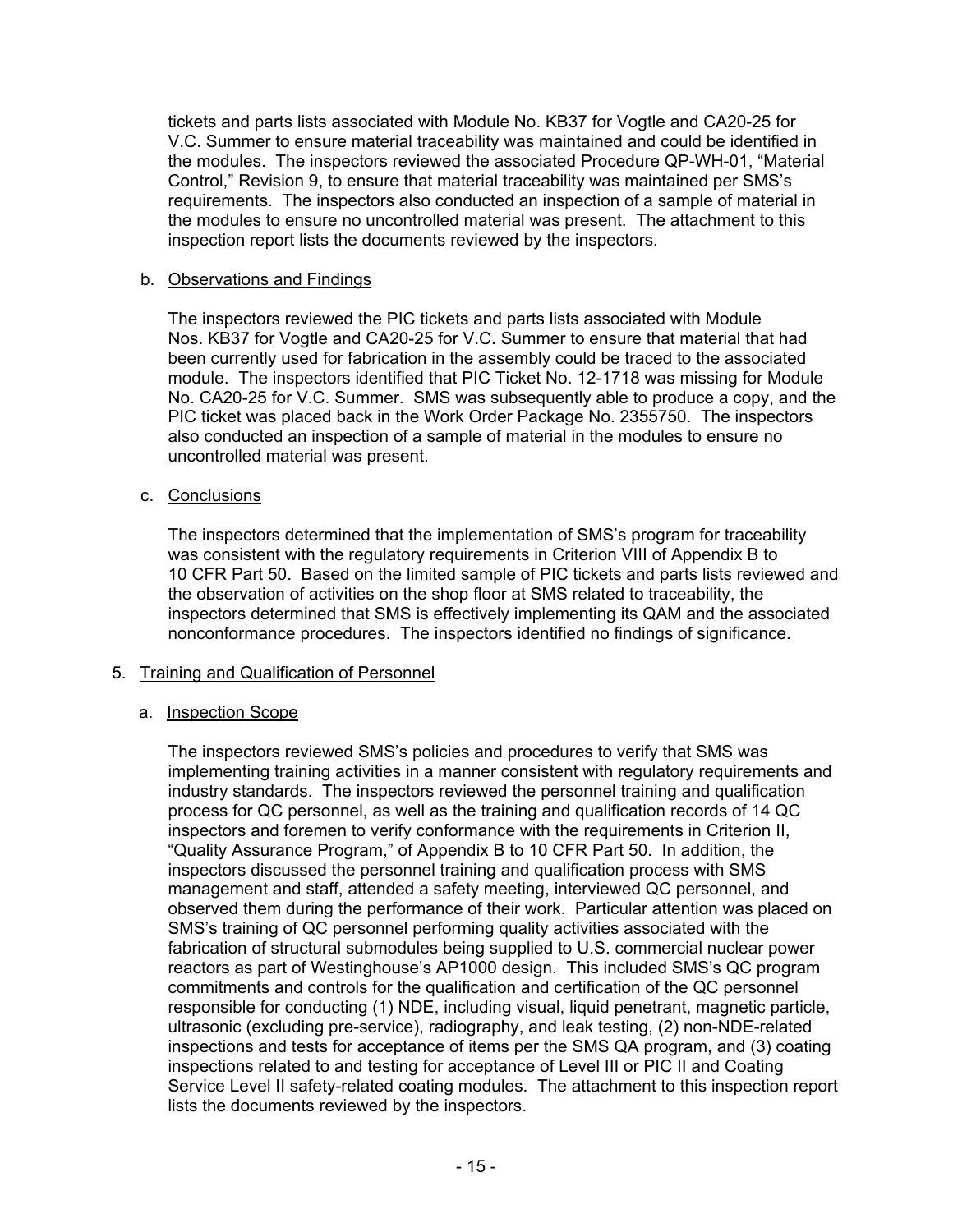## b. Observations and Findings

The inspectors verified that SMS has programs and procedures in place for the qualification and training of QC personnel performing activities that affect quality, and these programs and procedures are consistent with regulatory requirements and with the American Society for Nondestructive Testing, Inc. (ASNT), Recommended Practice No. SNT-TC-1A 2006, "Personnel Qualification and Certification in Nondestructive Testing." The programs and procedures also take into account the need for special skills to attain the required quality and the need for verification of quality by inspection and testing. In addition, the programs and procedures provide for the indoctrination and training of personnel performing activities affecting quality as necessary to assure that suitable proficiency is achieved and maintained.

To verify effectiveness, the inspectors reviewed a representative sample of training and certification records for QC staff members (14 of 48), including nine QC inspectors, three QC foremen, the current QC ASNT Level III, and the previous QC Level III. This sample represented seven SMS employees and seven contract employees (three from Quality Inspection Services, Inc. (QISI); two from Project Assistance Corporation (PAC); one from Industrial Testing Laboratory Services, LLC (ITLS); and one from Legacy (LEG)). QISI and ITLS were both on SMS's approved suppliers list for NDE services. The sampled QC staff member training and certification records also included the following certifications: eight visual testing certifications, eight liquid penetrant testing certifications, eight magnetic particle certifications, five ultrasonic testing certifications, three radiographic testing certifications, two certified welding inspector certifications, one coating (paint) inspector certification, and four receipt inspector certifications. The inspectors verified that qualification, training records, and certifications exist for the QC foremen and QC inspectors and that these records are maintained in accordance with SMS's program requirements and consistent with industry standards.

The inspectors interviewed the QC Foreman, a QISI Visual Level II QC inspector, a welding foreman, a PAC QC inspector, a customer QCR inspector (SNS QC), and an SMS trainee. As stated in Section 2, "Inspection," of this inspection report, the inspectors also observed QC personnel during the performance of their work, including those jobs with customer quality representative hold and notification points for a fit and tack inspection for mechanical Module No. KB37 for Vogtle, a final weld-out inspection for Module Nos. R1-06 for both Vogtle and V.C. Summer, and material verification inspection for Module No. CA20-76 for V.C. Summer. The interviewed individuals were knowledgeable of their job requirements, and the QC inspections were performed by qualified personnel other than those who performed or directly supervised the work being inspected.

## c. Conclusions

The inspectors concluded that SMS's program requirements for training and qualification of personnel are consistent with the requirements of Criterion II of Appendix B to 10 CFR Part 50. The inspectors also concluded that SMS's quality assurance manual and associated training and qualification procedures were adequate and effectively implemented. The inspectors identified no findings of significance.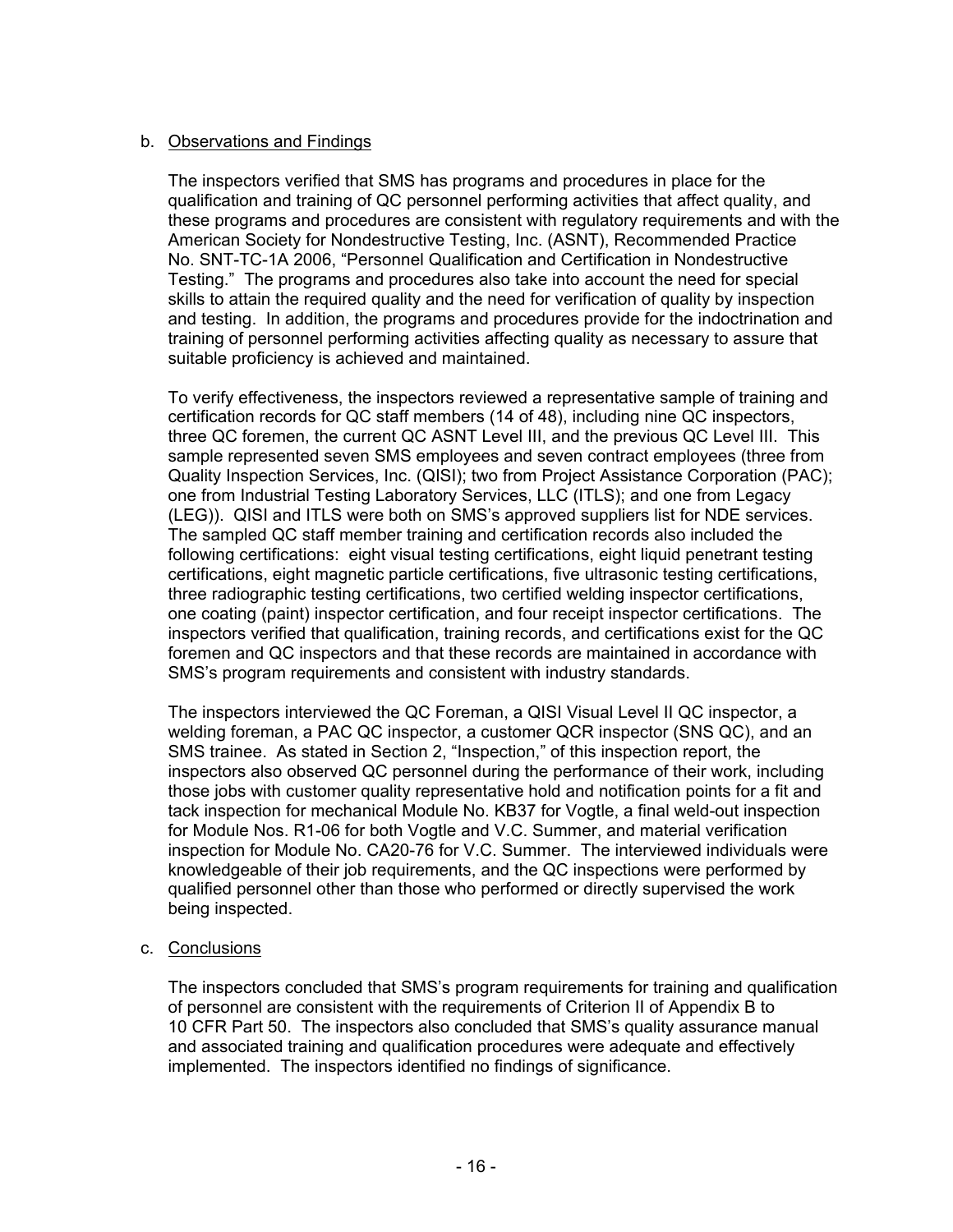## 6. Entrance and Exit Meetings

On September 10, 2012, the inspectors discussed the scope of the inspection with Mr. Joseph Ernst, SMS's Executive Vice President, and with the SMS management and staff. On September 14, 2012, the inspectors presented the inspection results and observations during an exit meeting with Mr. Ernst and other SMS staff. The attachment to this report lists the entrance and exit meeting attendees, as well as those interviewed by the inspectors.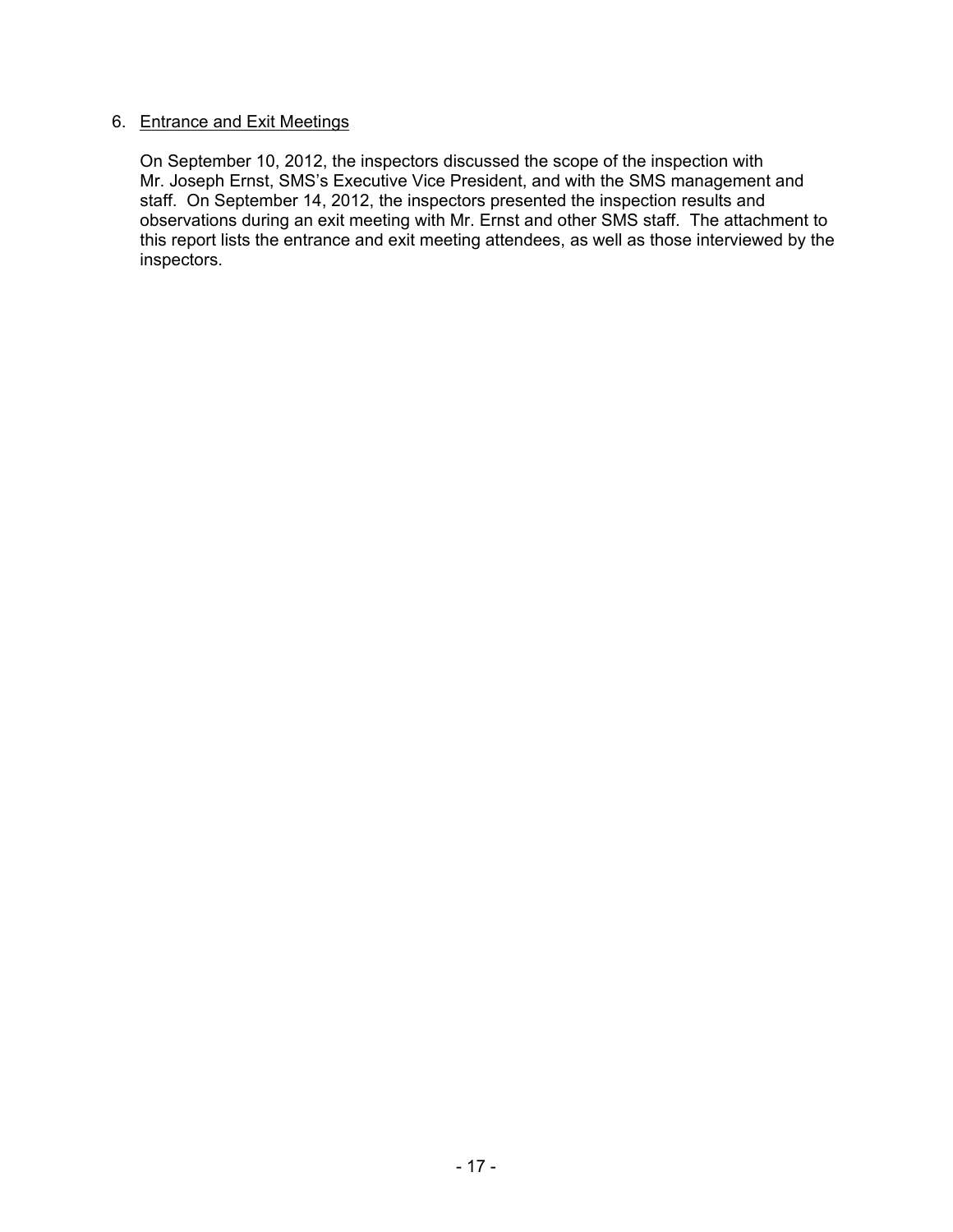# **ATTACHMENT**

# **1. ENTRANCE AND EXIT MEETING ATTENDEES AND INDIVIDUALS INTERVIEWED**

| <b>Name</b>          | <b>Title</b>                                         | <b>Affiliation</b>                                                                      | <b>Entrance</b>         | Exit                    | Interviewed             |
|----------------------|------------------------------------------------------|-----------------------------------------------------------------------------------------|-------------------------|-------------------------|-------------------------|
| Samantha Crane       | <b>Inspection Team</b><br>Lead                       | U.S. Nuclear<br>Regulatory<br>Commission<br>(NRC)/Office<br>of New<br>Reactors<br>(NRO) | X                       | X                       |                         |
| Aixa Belen           | Inspector                                            | NRC/NRO                                                                                 | X<br>X                  |                         |                         |
| <b>Paul Prescott</b> | Inspector                                            | NRC/NRO                                                                                 | X                       | $\mathsf{X}$            |                         |
| Leigh Trocine        | Inspector                                            | NRC/NRO                                                                                 | $\overline{\sf x}$      | $\overline{\mathsf{x}}$ |                         |
| <b>Steven Smith</b>  | Inspector                                            | NRC/<br>Region II                                                                       | $\sf X$                 | X                       |                         |
| Daniel Adams         | <b>Quality Assurance</b><br>(QA) Manager             | Shaw<br>Modular<br>Solutions<br>(SMS)                                                   | X                       | X                       | X                       |
| Joseph Ernst         | <b>Executive Vice</b><br>President                   | <b>SMS</b>                                                                              | X                       | X                       | $\mathsf{X}$            |
| <b>Richard Fay</b>   | QA                                                   | <b>SMS</b>                                                                              | X                       | X                       |                         |
| Cecilia Gayle        | <b>QA Specialist</b>                                 | <b>SMS</b>                                                                              | $\overline{\mathsf{x}}$ | $\overline{\mathsf{x}}$ | $\frac{x}{x}$           |
| Janet Gray           | Document Control<br>Manager                          | <b>SMS</b>                                                                              | X                       | $\mathsf{X}$            |                         |
| Lee Gros             | <b>Assistant General</b><br>Manager                  | <b>SMS</b>                                                                              | X                       | X                       |                         |
| <b>Jack Martin</b>   | <b>Senior Vice</b><br>President<br>Operations        | <b>SMS</b>                                                                              | X                       | X                       |                         |
| Jeffrey Randles      | <b>Quality Control</b><br>(QC) Manager               | <b>SMS</b>                                                                              | X                       |                         | X                       |
| Roy Rehkugler        | Director Turnover                                    | <b>SMS</b>                                                                              | $\mathsf{X}$            | X                       | $\mathsf{X}$            |
| <b>Ashley Taylor</b> | <b>Corrective Action</b><br>Program (CAP)<br>Manager | <b>SMS</b>                                                                              | X                       | X                       |                         |
| <b>Gregory Core</b>  | Construction<br>Engineer                             | The Shaw<br>Group                                                                       | X                       | X                       |                         |
| Chris Fordham        | Engineer                                             | <b>SMS</b>                                                                              |                         | X                       |                         |
| Jack Gallagher       | Employee<br>Concerns                                 | <b>SMS</b>                                                                              |                         | X                       |                         |
| Daniel Grannan       | Director of QA                                       | <b>SMS</b>                                                                              |                         | X                       | X                       |
| Mary Hart            | <b>Executive Assistant</b>                           | <b>SMS</b>                                                                              |                         | $\overline{\mathsf{x}}$ |                         |
| Cayla Johnston       | <b>CAP Coordinator</b>                               | <b>SMS</b>                                                                              |                         | X                       | X                       |
| Michael Moser        | <b>General Manager</b>                               | <b>SMS</b>                                                                              |                         | X                       | $\overline{X}$          |
| David Portus         | Project Manager                                      | <b>SMS</b>                                                                              |                         | $\overline{\mathsf{x}}$ | $\overline{\mathsf{X}}$ |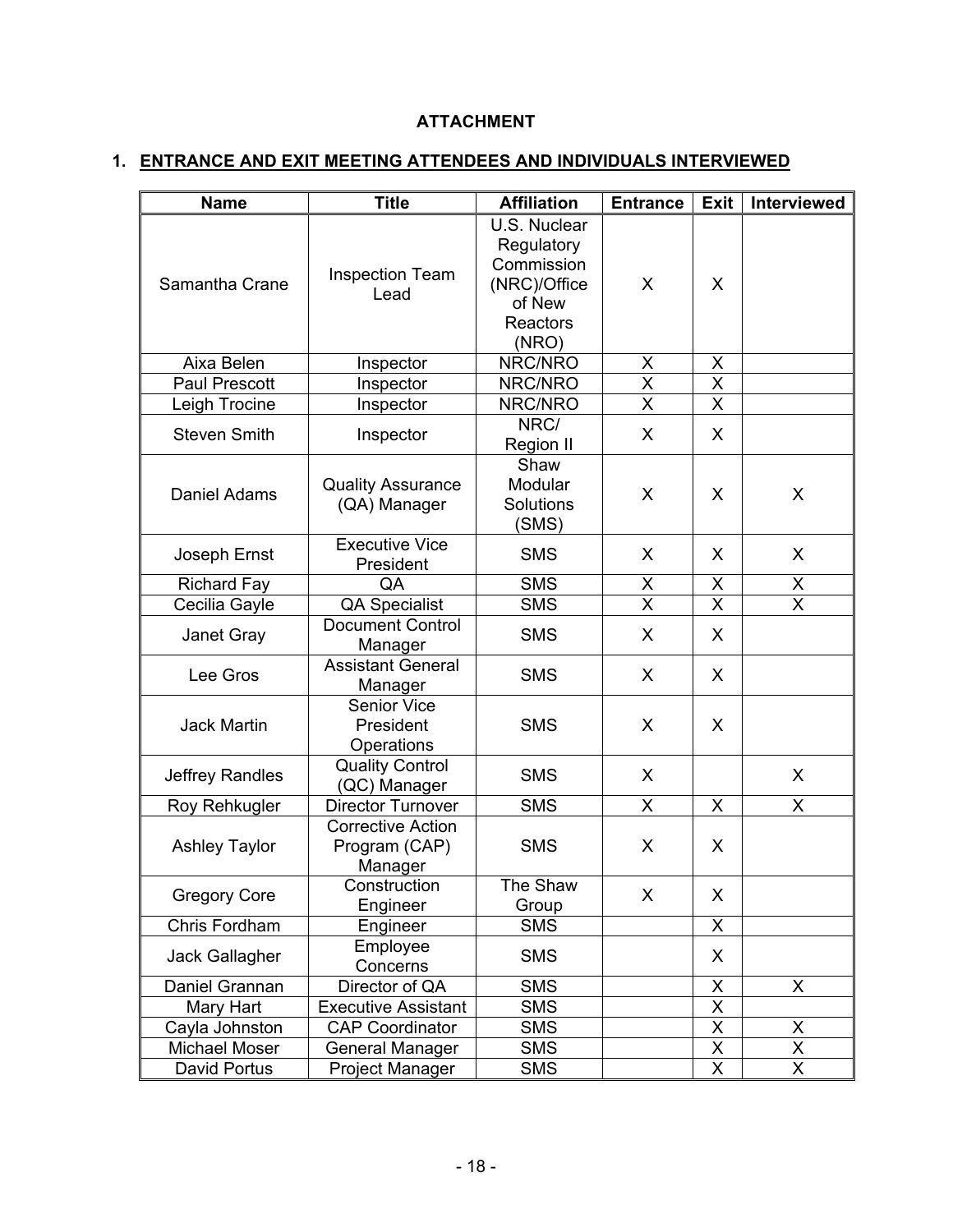| <b>Name</b>              | <b>Title</b>                             | <b>Affiliation</b>  | <b>Entrance</b> | <b>Exit</b>             | Interviewed             |
|--------------------------|------------------------------------------|---------------------|-----------------|-------------------------|-------------------------|
| Al Taylor                | <b>CAP Manager</b>                       | <b>SMS</b>          |                 | X                       | X                       |
| Dennis Dreyfus           | <b>Vice President QA</b>                 | <b>Shaw Nuclear</b> |                 | X                       |                         |
| <b>Elvin Dumas</b>       | QA                                       | <b>Shaw Nuclear</b> |                 | Χ                       |                         |
| <b>Keyes Niemer</b>      | <b>Director of Modules</b>               | Shaw Nuclear        |                 | $\overline{\mathsf{x}}$ |                         |
| <b>Ronald Andrews</b>    |                                          | Southern            |                 |                         |                         |
|                          |                                          | <b>Nuclear</b>      |                 | X                       |                         |
| <b>Charles Pierce</b>    | Director of                              | Southern            |                 | $\mathsf{X}$            |                         |
|                          | <b>Regulatory Affairs</b>                | <b>Nuclear</b>      |                 |                         |                         |
| Michael Hunt             |                                          | V.C. Summer         |                 | X                       |                         |
|                          |                                          | Westinghouse        |                 |                         |                         |
| Levi Marcus              | <b>Resident Engineer</b>                 | Electric            |                 | X                       |                         |
|                          |                                          | Company             |                 |                         |                         |
| Greg Boben               | Scheduling                               | <b>SMS</b>          |                 |                         | X                       |
| David Bosell             | Manager<br><b>Procedure Writer</b>       | <b>SMS</b>          |                 |                         | X                       |
| Kenny Catchot            | <b>QA Supervisor</b>                     | <b>SMS</b>          |                 |                         | $\overline{\mathsf{x}}$ |
| <b>Matthew Celestine</b> | <b>Welding Foreman</b>                   | <b>SMS</b>          |                 |                         | $\overline{X}$          |
| Lawrence Fruge           | QC Inspector                             | <b>SMS</b>          |                 |                         | $\overline{\mathsf{x}}$ |
|                          | QC Inspector in                          |                     |                 |                         |                         |
| <b>Armond Jones</b>      | Training                                 | <b>SMS</b>          |                 |                         | X                       |
| David Marcentel          | QC Foreman                               | <b>SMS</b>          |                 |                         | X                       |
|                          | Assistant                                |                     |                 |                         |                         |
| <b>Scott Matthews</b>    | Production                               | <b>SMS</b>          |                 |                         | X                       |
|                          | Manager                                  |                     |                 |                         |                         |
|                          | <b>American Society</b>                  |                     |                 |                         |                         |
|                          | for Nondestructive                       |                     |                 |                         |                         |
|                          | Testing, Inc.                            |                     |                 |                         |                         |
| <b>Robert Pinell</b>     | (ASNT)                                   | <b>SMS</b>          |                 |                         | X                       |
|                          | Nondestructive                           |                     |                 |                         |                         |
|                          | Examination                              |                     |                 |                         |                         |
|                          | Level III                                |                     |                 |                         |                         |
| <b>Nick Toti</b>         | Lead Bay Planner                         | <b>SMS</b>          |                 |                         | Χ                       |
| Melissa Wilson           | <b>Project Business</b><br>Administrator | <b>SMS</b>          |                 |                         | X                       |
|                          | QC Inspector                             | SMS/Project         |                 |                         |                         |
| Jesus Caro               |                                          | Assistance          |                 |                         | X                       |
|                          |                                          | Corporation         |                 |                         |                         |
|                          |                                          | <b>SMS/Quality</b>  |                 |                         |                         |
| Ken Shirey               | <b>Visual Test Level II</b>              | Inspection          |                 |                         | X                       |
|                          |                                          | Services, Inc.      |                 |                         |                         |
| Doug Percle              | <b>Customer Quality</b>                  | <b>Shaw Nuclear</b> |                 |                         | X                       |
|                          | Representative                           |                     |                 |                         |                         |

## **2. INSPECTION PROCEDURES USED**

Inspection Procedure (IP) 43003, "Reactive Inspections of Nuclear Vendors," dated April 25, 2011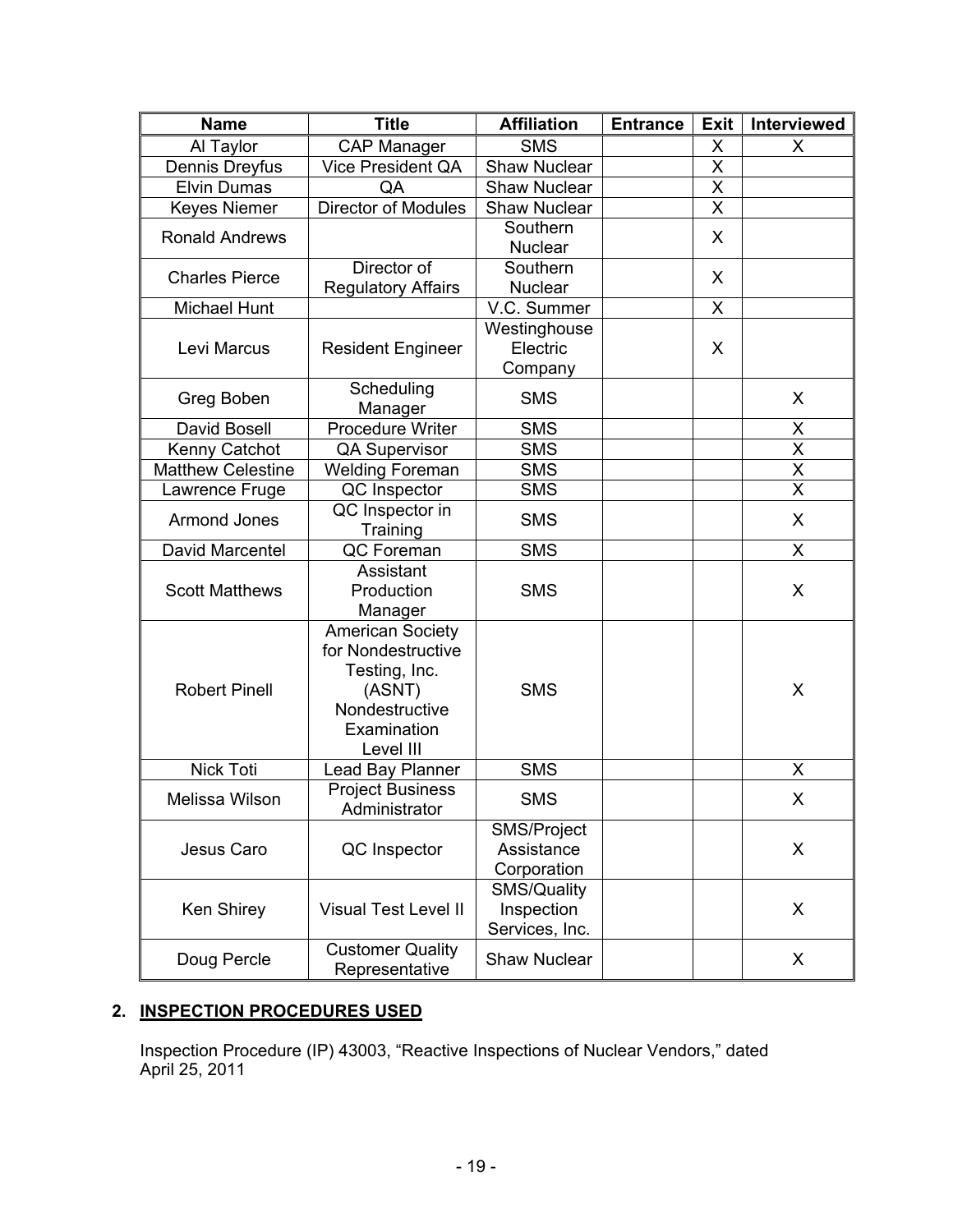## **3. LIST OF ITEMS OPENED, CLOSED, AND DISCUSSED**

The following items were found during this inspection:

| <b>Item Number</b>   | Status    | $\tau$ vpe | <b>Description</b>   |
|----------------------|-----------|------------|----------------------|
| 99901401/2011-201-09 | Discussed | NON        | <b>Criterion XVI</b> |
| 99901401/2012-201-01 | Jpen      | <b>NON</b> | Criterion XVI        |

### **4. DOCUMENTS REVIEWED**

### **a. Procedures – Including Forms, Manuals, and Other Related Guidance Documents**

- ASNT Recommended Practice No. SNT-TC-1A 2006, "Personnel Qualification and Certification in Nondestructive Testing"
- Quality Assurance Manual (QAM), Revision 7, dated February 29, 2012
- Quality Procedure (QP) QP-DC-301, "Document Review," Revision 0, issued on August 1, 2012
- Section 2, "Quality Assurance Program," of SMS Quality Procedure QP-G-02, "Training," Revision 10, issued February 29, 2012, and implemented March 1, 2012
- Procedure QP-G-03, "Shop Travelers," Revision 10, dated December 6, 2011
- Procedure QP-G-05a, "Managing Detail Drawings," Revision 01, dated January 31, 2012
- Procedure QP-G-06, "Document Control," Revision 5, issued September 13, 2012
- Procedure QP-G-10, "Inspection," Revision 7, dated June 28, 2012
- Procedure QP-G-15, "Control of Nonconforming Items," Revision 6, dated June 28, 2012
- Procedure QP-G-16, "Corrective Action Program", Revision 6, dated June 28, 2012
- Procedure QP-G-17, "Quality Assurance Records," Revision 06, issued and implemented August 24, 2012
- Procedure QP-DC-05, "Shop Travelers Control," Revision 2, dated August 10, 2011
- Procedure QP-PC-06, "Implementation of Shop Travelers," Revision 8, dated February 9, 2012
- Procedure QP-PC-09, "Rework/Repair of Welds and Effective Weld Area," Revision 4, dated August 3, 2012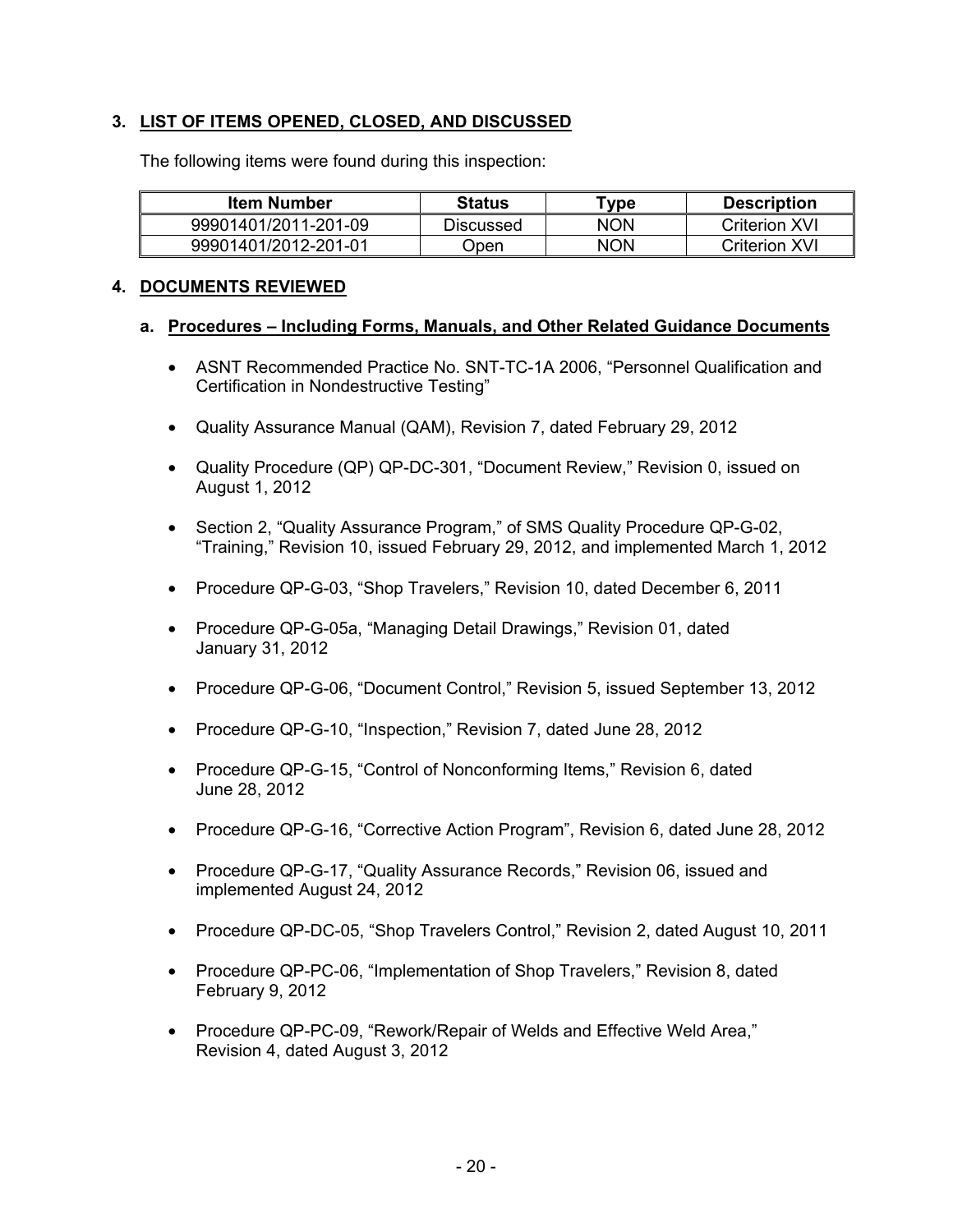- Procedure QP-NDE-WP-01, "Certification of NDE Personnel," Revision 09, issued August 14, 2012, and implemented August 15, 2012
	- o Form FRM000027, "Nondestructive Examination of Personnel Qualification Record," Revision 09, issued August 14, 2012, and implemented August 15, 2012
	- o Form FRM000028, "Eye Exam Record," Revision 09, issued August 14, 2012, and implemented August 15, 2012
	- o Form FRM000029, "NDE Experience Log," Revision 09, issued August 14, 2012, and implemented August 15, 2012
	- o Form FRM-000061, "Annual Technical Evaluation," Revision 09, issued August 14, 2012, and implemented August 15, 2012
	- o Form FRM-000180, "NDT Practical Worksheet," Revision 09, issued August 14, 2012, and implemented August 15, 2012
- Procedure QP-PE-01, "Impact Reviews," Revision 04, dated May 3, 2012
- Procedure QP-PE-10, "Development of Shop Travelers," Revision 1, dated June 14, 2012
- Procedure QP-PE-08, "Innovative Steel Detailing Detailed Drawing Models," Revision 02, dated January 11, 2011
- Procedure QP-QA-01, "Qualification of Auditors," Revision 06, issued May 9, 2012, and implemented May 10, 2012
- Procedure QP-QC-306, "Qualification and Certification of Inspection and Test Personnel," Revision 00, dated on August 3, 2012
	- o Form QP-QC-306-F-1, "Annual Physical Examination Record," Revision 00, dated on August 3, 2012
	- o Form QP-QC-306-F-2, "Experience Evaluation Records," Revision 00, dated on August 3, 2012
	- o Form QP-QC-306-F-3, Certificate of Qualification/Certification," Revision 00, dated on August 3, 2012
	- o Form QP-QC-306-F-4, "Coatings Inspector Examination of Personnel Qualification Record Certificate of Qualification," Revision 00, dated on August 3, 2012
- Procedure QP-WI-01, "Welding Inspection Procedure," Revision 9, dated July 18, 2012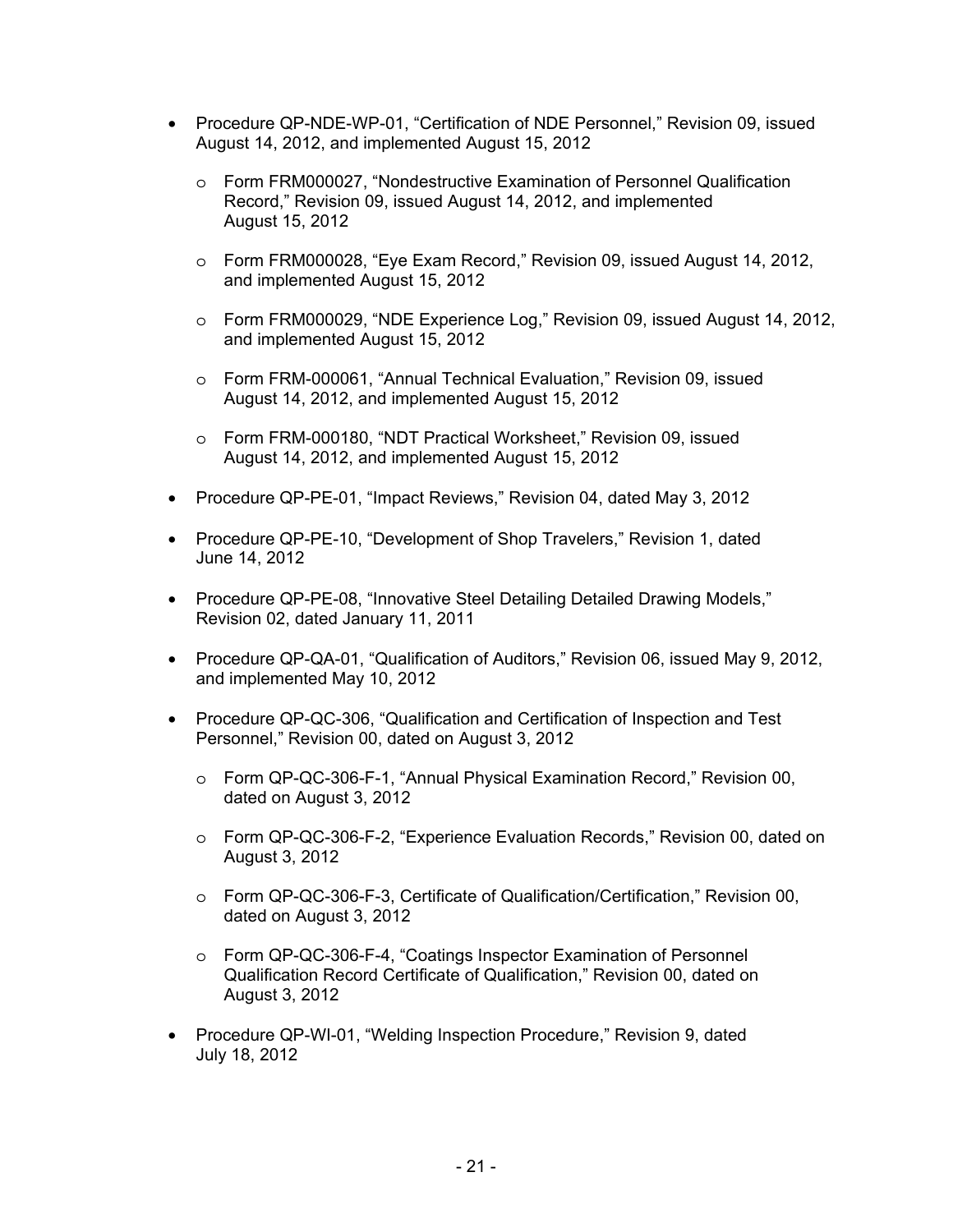## **b. Work Orders – Including Shop Travelers, Weld Logs, Project Instruction Sheets, Material Traceability Log, and Drawings**

- Drawing APP-CA20-S5-77-000-7702, Revision 0
- Drawing APP-KB37-13-37-000-3708, Revision 0
- Drawing APP-R106-13-106-000-10603, Revision 0, dated July 27, 2012
- Traveler and welder sign-off sheet for Module No. KB37, Job No. 430013, Work Order No. 2169867
- Traveler and welder sign-off sheet for Module No. R1-06 for Vogtle, Work Order No. 2169859
- Traveler and welder sign-off sheet for Module No. R1-06 for V.C. Summer, Work Order No. 2169869
- Traveler for Submodule No. CA05-01-200, Job No. 430001, Work Order No. 2542328
- Traveler for Submodule No. CA20-05-200-220, Job No. 430001, Work Order No. 2256946
- Traveler and welder sign-off sheet for Submodule No. CA20-28-200 , Job No. 43001, Work Order No. 2349562
- Traveler and welder sign-off sheet for Submodule No. CA20-76, V.C. Summer
- Traveler and welder sign-off sheet for Submodule No. CA20-77, Job No. 43001, Work Order No. 1907628
- Work Order No. 1907252, for Submodule No. CA20-28, Project No. 430001
- Work Order No. 1933394, for Submodule No. CA20-16, Project No. 430011
- Work Order No. 1933395, for Submodule No. CA20-17, Project No. 430011
- Work Order No. 2256944, for Submodule No. CA20-05-200, Project No. 430001
- Work Order No. 2349556, for Submodule No. CA20-28-100, Project No. 430001
- Work Order No. 2349562, for Submodule No. CA20-28-200, Project No. 430001
- Work Order No. 2544257, for Submodule No. CA05-04-200, Project No. 430001
- Work Order No. 2542328, Revision 0, for Module No. CA05-01-200 Vogtle Shop Traveler, Project No. 430001